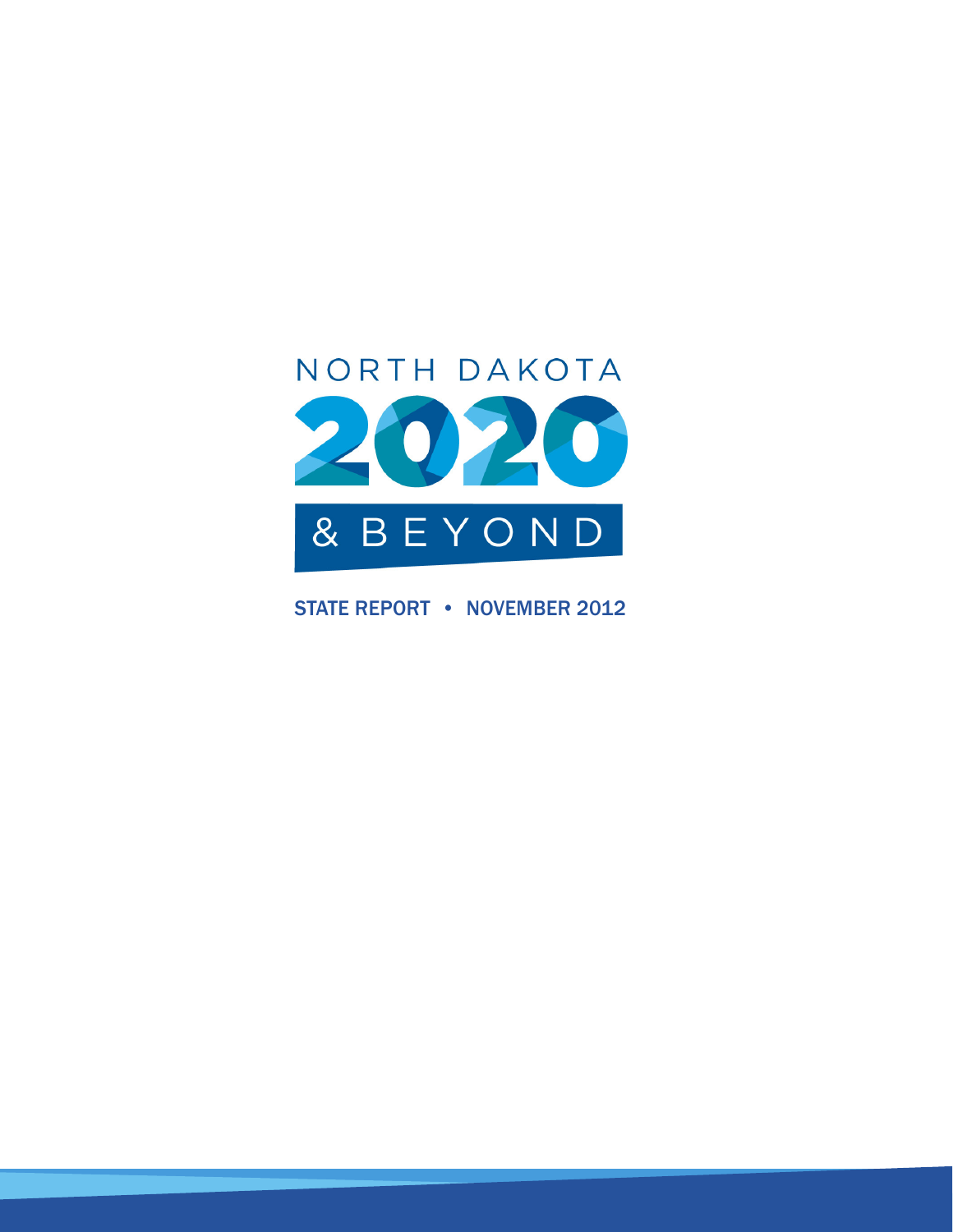## TABLE OF CONTENTS

| A letter from the North Dakota 2020 & Beyond |                |
|----------------------------------------------|----------------|
| Co-Chairs: Kathy Neset and Bill Marcil Jr.   | 3              |
| North Dakota 2020 & Beyond Overview          | 4              |
| <b>Recommendations by Category</b>           |                |
| <b>Arts and Culture</b>                      | $\overline{7}$ |
| <b>Business</b>                              | 8              |
| <b>Conservation &amp; Environment</b>        | 11             |
| <b>Education</b>                             | 12             |
| <b>Energy &amp; Agriculture</b>              | 15             |
| <b>Health</b>                                | 18             |
| <b>Housing</b>                               | 20             |
| Image                                        | 22             |
| <b>Recreation</b>                            | 23             |
| <b>Safety &amp; Transportation</b>           | 24             |
| <b>Statewide Planning</b>                    | 25             |
| <b>Technology</b>                            | 26             |
| <b>Workforce Development</b>                 | 27             |
| About North Dakota 2020 & Beyond             |                |
| <b>Methodology</b>                           | 29             |
| <b>Steering Committee Members</b>            | 29             |
| <b>Advisory Committee Members</b>            | 30             |
| <b>Appendix I</b>                            |                |

Background Research

## Appendix II

Citizen's Idea Log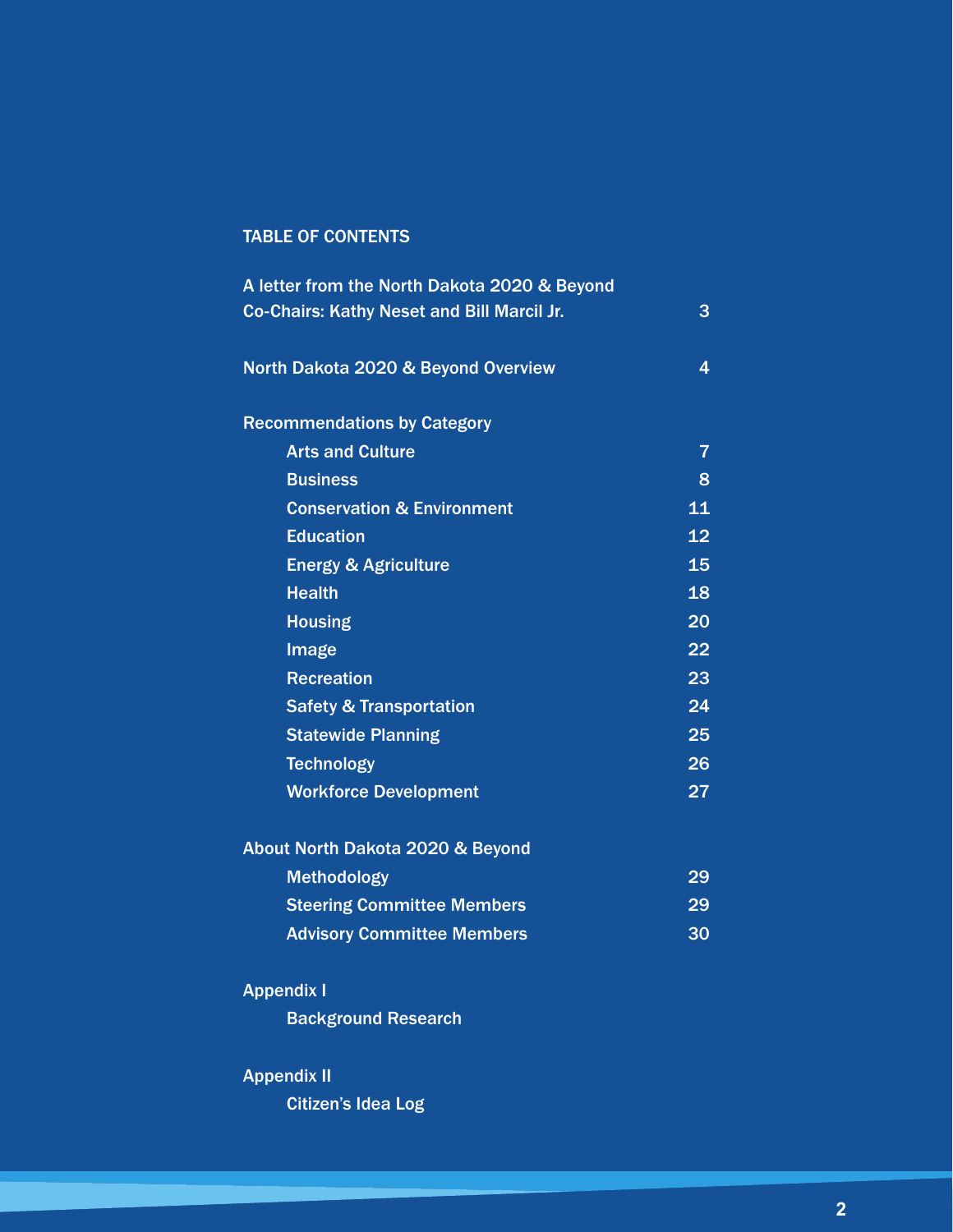

## *An Open Letter to North Dakota*

North Dakota is in a unique place. We are experiencing unprecedented growth, along with a state budget reserve. It is time to take our state to the next level of economic prosperity.

North Dakota 2020 & Beyond is a visionary process initiated in 2012 to gather input from the people of North Dakota to imagine our future. It identifies opportunities that help prepare the state for ongoing economic and community development.

As co-chairs in this important process, we were surprised by the over 1,700 suggestions gathered at town hall meetings and through the online portal at www.ND2020andBeyond.com. These ideas build on North Dakota's economic growth and success by focusing our attention on our people, our quality of place and our diverse opportunities.

North Dakota is being recognized nationally for its prosperity and now is the time to ensure we can continue to bring growth to the state for generations to come. We have based our final recommendations on the year 2020. We are projecting a state population of more than 800,000 with a change in regional demographics, a more diverse workforce and continued job growth.

The keys to our future lie in good analysis, sounds ideas and strong leadership so we can all create a bright future for North Dakota.

We would like to thank all who contributed thoughts and ideas to the plan, with special thanks to the advisory group and steering committee who further developed the ideas and formed them into actionable recommendations. Our work does not end here. North Dakota 2020 & Beyond is ongoing. We will continue to gather ideas to move our great state forward and find champions to take action on the recommendations.

Sincerely,

**Bill Marcil Jr.** Kathy Neset **Fargo Forum Neset Consulting** *North Dakota 2020 & Beyond Co-Chairs*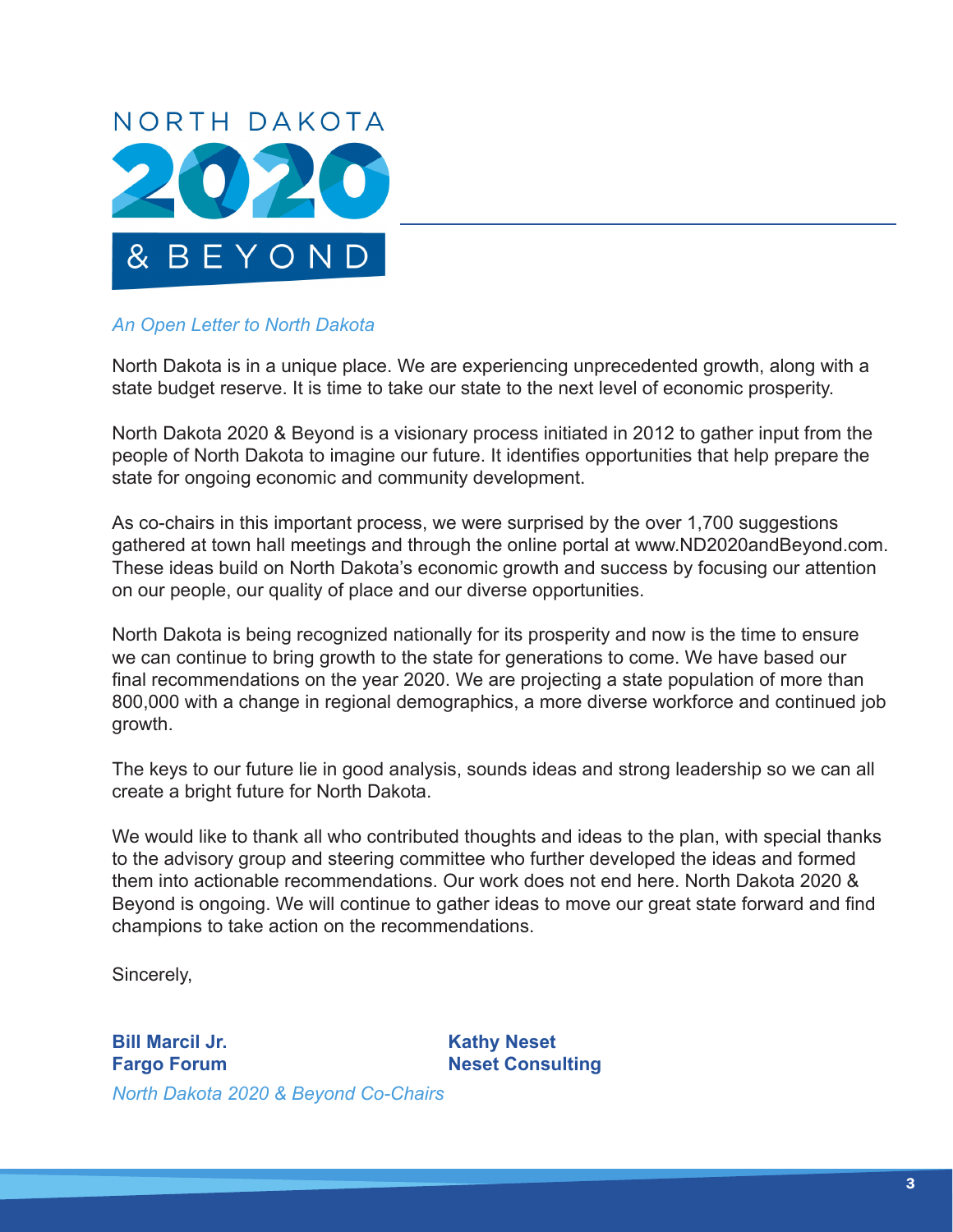# North Dakota 2020 & Beyond Overview

*North Dakota 2020 & Beyond is a joint initiative with Governor Jack Dalrymple, the Greater North Dakota Chamber, the North Dakota Economic Development Foundation and commissioned by the 2011 North Dakota Legislature.*

For the past decade, North Dakota has been aggressive in its economic development efforts, with a solid plan centered on job creation and building a positive environment for business development. The state enjoys abundant resources, a budget reserve and a growing economy. This position also allows us the ability to build upon our strengths, discover new opportunities and ensure our future is bright. This is the vision of North Dakota 2020 & Beyond; a vision that focuses on:

- the value of our **PEOPLE**,
- our unique quality of **PLACE** and
- our diverse OPPORTUNITIES.

North Dakota must capitalize on the opportunities that have emerged as a result of our state's impressive economic growth. We should continue to work to create, attract and retain quality jobs while strengthening our overall business climate; and, in addition, we must also focus on attracting and training a talented workforce, while still diversifying our economy.

The vision contained here is poised to take North Dakota to the next level of economic prosperity, with an emphasis on enhancing our quality of life and making our communities an obvious choice for those interested in diversified opportunities.

## **An impressive list of national rankings.**

North Dakota was the only state in 2011 to report positive economic growth, with job creation and increased incomes as key indicators. Our unemployment rate is among the lowest in the nation, and North Dakota had the nation's highest gross domestic product in 2010. Our exports have grown 303 percent since 2000. *(Source: Bloomberg Economic Evaluation of States Index, U.S. Department of Commerce, and U.S. Chamber of Commerce)*.

This prosperity brings with it opportunity.

## **Opportunities for future growth.**

- From 2008 to 2011, North Dakota experienced over 38,000 new jobs, with 42 percent coming from the construction/extraction and transportation/material moving categories. Our professional, scientific and technology service category grew at only 7 percent. *(Source: EMSI Complete Employment 2011.3)*
- Manufacturing makes up 10 percent of North Dakota's gross domestic product, and while the nation has been in recession, we have enjoyed an expansion and still have room for growth.
- Advanced technology growth is in the top quarter of the nation, at 3 percent over last year.
- Population continues to grow, along with the need for trained workforce. North Dakota needs to increase the concentration of young families, in the 35 to 49 age group, to assist in building a strong future.
- North Dakota is first in science, technology, engineering and math (STEM) occupation job growth since 2001, but ranks  $45<sup>th</sup>$  in overall STEM concentration in the U.S.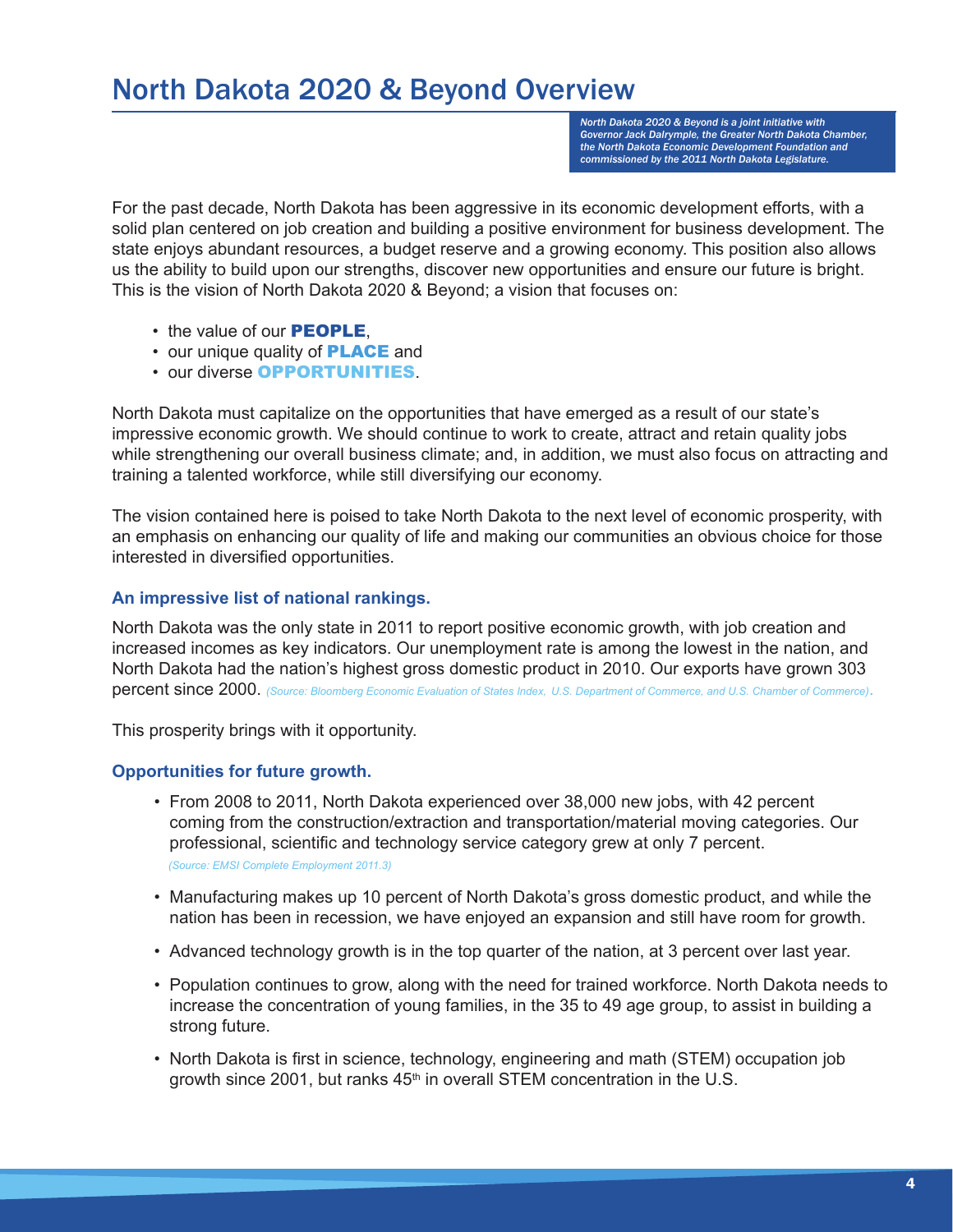

## **Continuing and expanding good efforts.**

As North Dakota 2020 & Beyond began looking at the concerns and ideas brought forward through the citizen input process, we realized much is already being done to address the challenges identified through current programs and studies in progress. We looked at programs such as:

- Empower ND, which is focused on energy development across all sectors;
- Speed tests for broadband accessibility;
- Housing studies;
- Healthy North Dakota, which is focused on health prevention and wellness;
- Regional Planning Councils, which assist in community planning efforts; and,
- Many others such as: Renaissance Zones, Centers of Research Excellence, student loans and workforce training, to name a few.

These efforts will continue to support work that is already happening and may hold opportunities to address expanded needs identified through the process.

## **Gathering ideas.**

When you generate over 1,700 ideas, many of them are similar, some unattainable and others insightful. All of the ideas were generated under three themes: People, Places and Opportunities. These themes gave participants a focal point for discussion, keeping in mind our most important resource is our people. Below are some of the common ideas that were identified.

## People

- Child Care Availability
- Affordable Housing
- Job and Career Development
- Outdoor Recreation
- Education

#### Places

- High-Speed Internet
- Infrastructure Upgrades
- Rural Health Care Access
- Main Street Revival

## **Opportunities**

- Access to Colleges and Universities
- Capital for Business Start-ups
- Exports
- Sensible and Predictable Regulations for Business
- Fair and Balanced Tax Policy

From the ideas submitted, the committee had the task of reviewing, combining, and prioritizing ideas, along with developing categories to house them. The steering committee met over a two-month period to expand on ideas, and brainstorm their value and potential outcomes. Ideas were advanced and turned into actionable recommendations that addressed citizen's concerns or capitalized on an opportunity for North Dakota.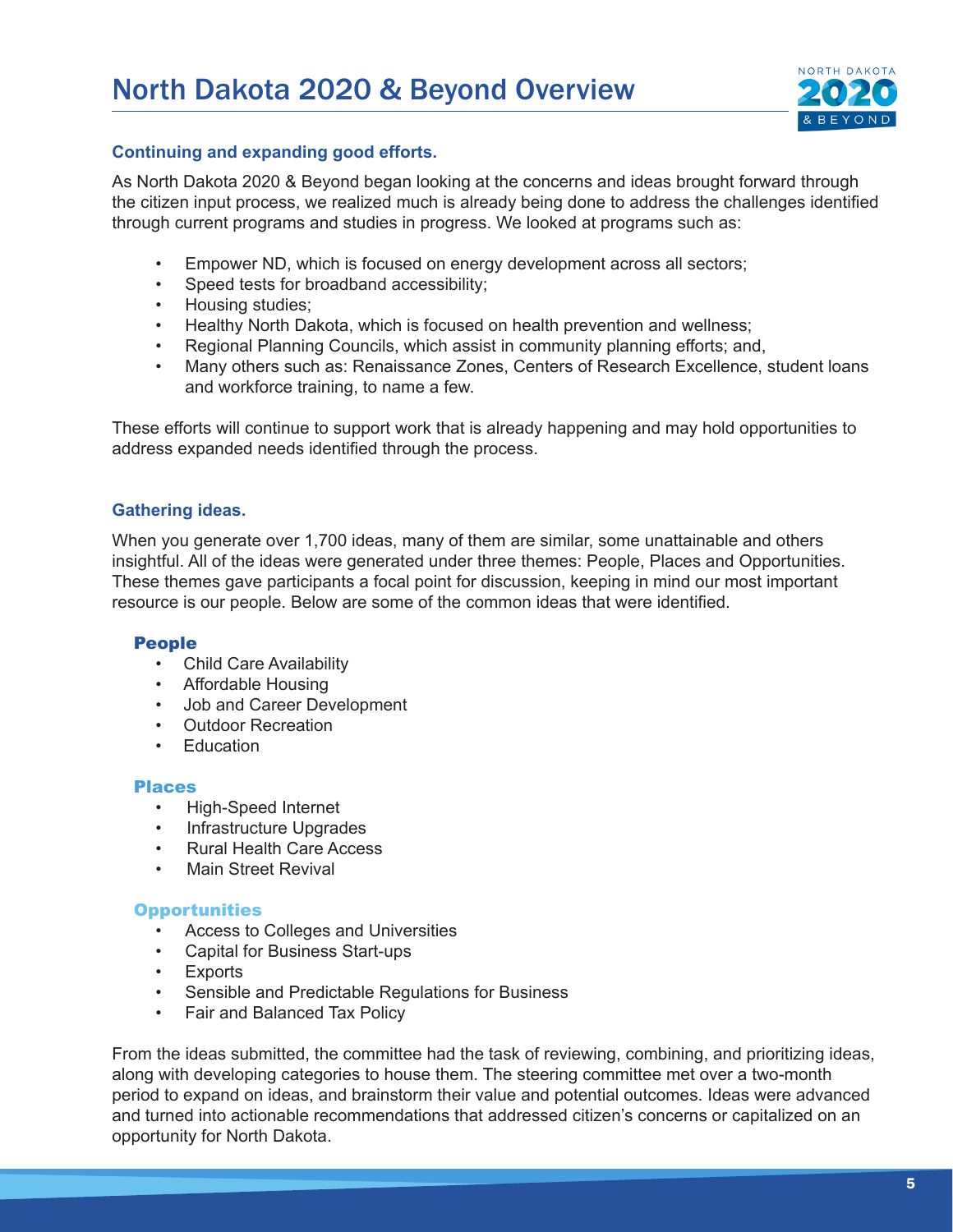

#### **Big thinking and goal setting.**

The steering committee recognized the need to take the ideas identified and state them as a visionary goal for the future. The result can be seen in each category as we present a picture of what the year 2020 and beyond may have in store for North Dakota.

#### North Dakota 2020 & Beyond • Categories

#### **Arts & Culture**

*Grow and nurture creativity in North Dakota.*

#### **Business**

*Establish North Dakota's business climate as one of the best in the nation.*

#### **Conservation & Environment**

*Protect North Dakota's valuable resource of land and environment.*

#### **Education**

*Build North Dakota to become the #1 state in education.*

#### **Energy & Agriculture**

*Continue to position North Dakota as an admired energy and agricultural leader.*

#### **Health**

*Keep North Dakota healthy to increase our productivity, slow rising health care costs and ensure a better quality of life.*

#### **Housing**

*Provide access to quality housing for all North Dakotans.*

#### **Image**

*Foster the image that North Dakota is a vibrant, progressive state with a great family and business environment.*

## **Recreation**

*Establish North Dakota's reputation as an attraction.*

#### **Transportation & Safety**

*Build a statewide transportation system that meets the needs for North Dakota's growing population and industries, and provides a safe place for workforce, families and visitors.*

#### **Statewide Planning**

*Support North Dakota's state, regional and local planning efforts from a reliable state-funded source.*

#### **Technology**

*Grow technology infrastructure to ensure North Dakota is a model for connectivity.*

#### **Workforce**

*Develop North Dakota's workforce to meet the needs of our changing economy.*

#### **The conversation continues.**

North Dakota 2020 & Beyond will help us continue to capitalize on our future opportunities. As the recommendations in this report move forward, the Greater North Dakota Chamber will continue to listen to ideas and identify champions to determine the best path forward for each of them. In addition, we will create a North Dakota 2020 & Beyond scorecard to track the progress and the impact the ideas generate for our state.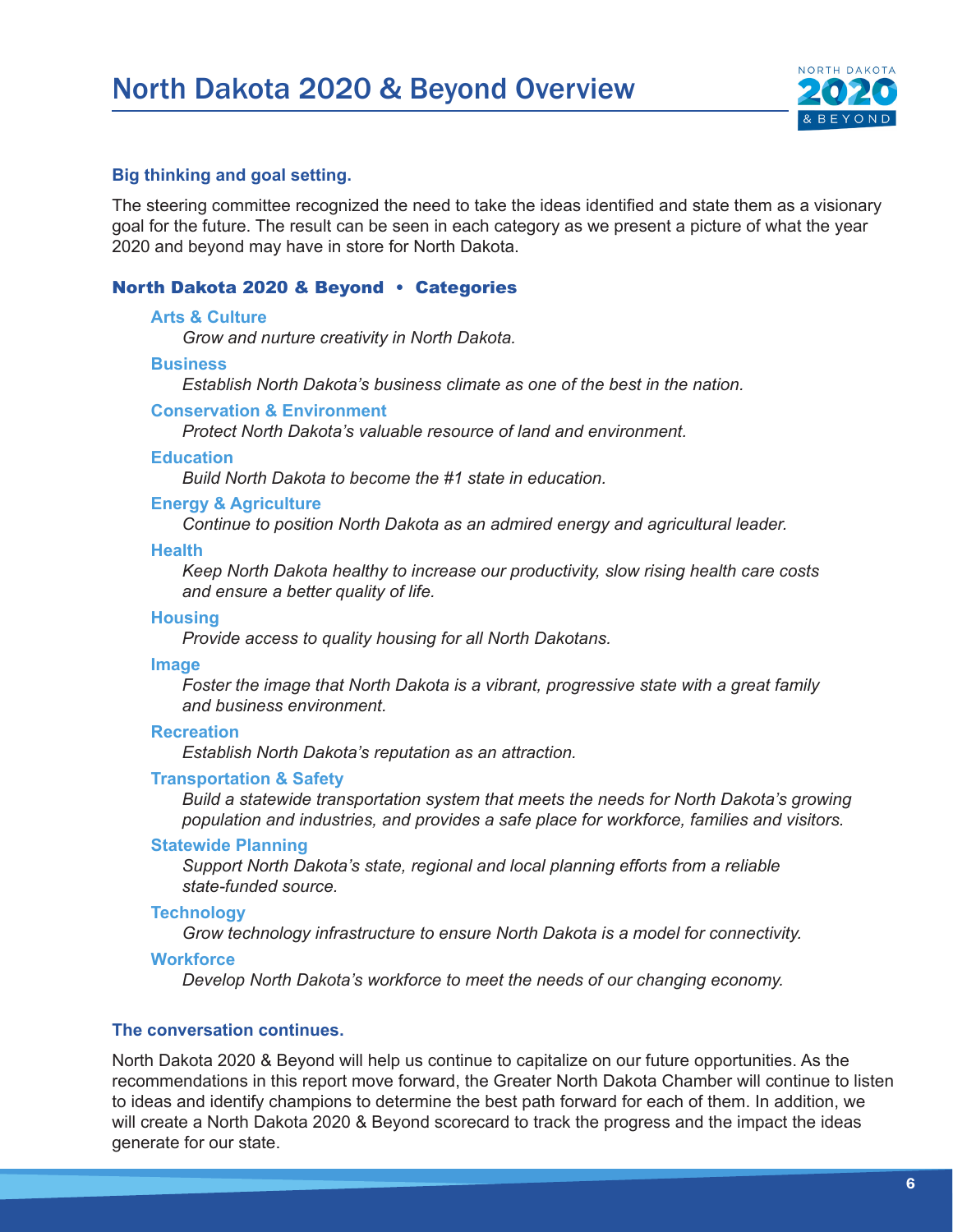

#### **Grow and nurture creativity in North Dakota.**

Arts and culture are important to the economy of North Dakota. They provide social and cultural opportunities in our communities, and direct economic benefit by creating jobs, attracting investments, generating tax revenues and stimulating tourism. Opportunities for arts and culture also inspire other industries with creative insight for research, product and services development and entrepreneurship.

North Dakota must work to enhance opportunities for arts and culture throughout our state. In order to move forward, we must work to provide greater opportunity for growth of arts and culture in our communities and build partnerships that will grow this industry.

#### **Opportunities**

Arts and culture enhance North Dakota's quality of life and complement community development by expanding amenities and attracting young professionals. We need to create greater opportunities for growth of this important industry to ensure North Dakota is attractive to today's visitors and young workforce.

- **1. Establish an arts and culture commission to develop and incentivize this industry.** 
	- Create opportunities for private/state partnerships to fund grant programs that require local match dollars for arts and culture expansion.
	- Provide opportunities for incorporation of arts and culture into education curriculum.
- **2. Initiate a focus through the North Dakota Youth Office to enhance communities to more readily attract young workforce.** 
	- Collaborate with the Young Professionals Networks and statewide planning efforts to identify regional opportunities to expand amenities and entertainment opportunities.
	- Promote and develop youth entertainment venues based on a regional concept.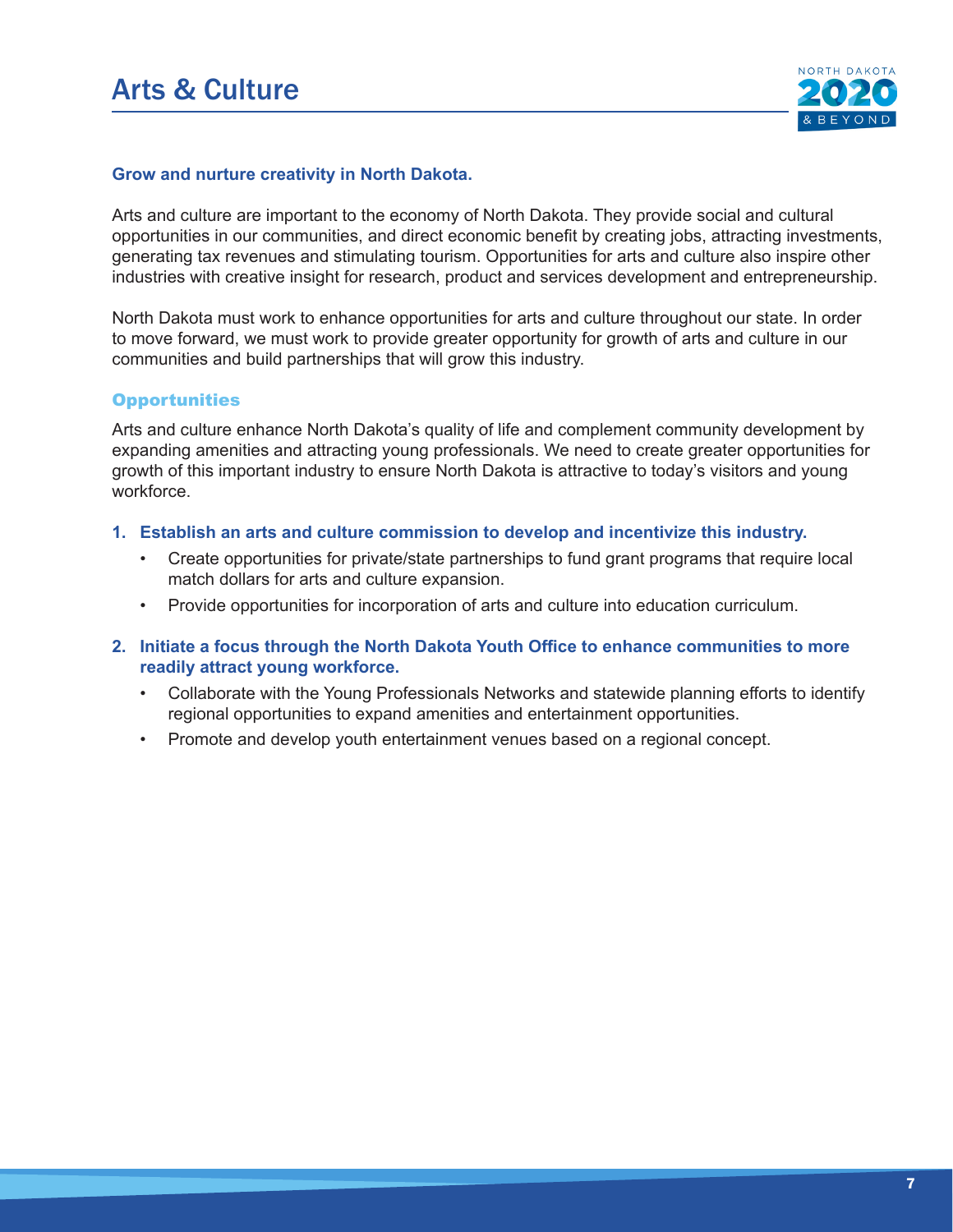

#### **Establish North Dakota's business climate as one of the best in the nation.**

North Dakota's business climate has gained a reputation for supporting emerging businesses, entrepreneurs and expansions. The state's growing manufacturing, technology-based businesses, agricultural and energy industries, enhanced with numerous incentives, are drawing some of the world's most recognized companies.

Our economic growth is expanding communities, creating new business opportunities, revitalizing our main streets and creating greater demand for services as new families call our state home.

North Dakota's business climate is already nationally recognized and has the potential to attract and grow more companies in our state. In order to move forward, the state needs to address several key areas crucial to our growth which include taxes and regulations, main street growth, childcare availability and linking business with research.

## People

Quality of life is important to the development of our state's communities. Local businesses are expanding and need to be heard in our government decision making processes to ensure their longterm success. Our growing businesses also have increasing workforce needs. North Dakota will need to attract new workforce to the state to meet this demand, and as families make North Dakota home, it also increases the need for daycare, especially in rural areas.

#### **1. Assist small and rural business to have a voice in policy development.**

• Provide coaching for small business, through the Greater North Dakota Chamber and their network of local chambers, to assist them in influencing policy development and to create more open lines of communication with legislators.

#### **2. Develop a private sector daycare model.**

- Review regulations that impact daycare development to encourage fast growth while ensuring quality.
- Consider development of a state-funded reward system for daycares that meet defined quality measures. *(Review the current Quality Rating System being piloted.)*
- Encourage communities to establish private/public partnerships to develop needed daycare in their cities/counties/region.
- Consider the use of approved modular daycare structures to quickly build capacity and ensure safety and regulations are met.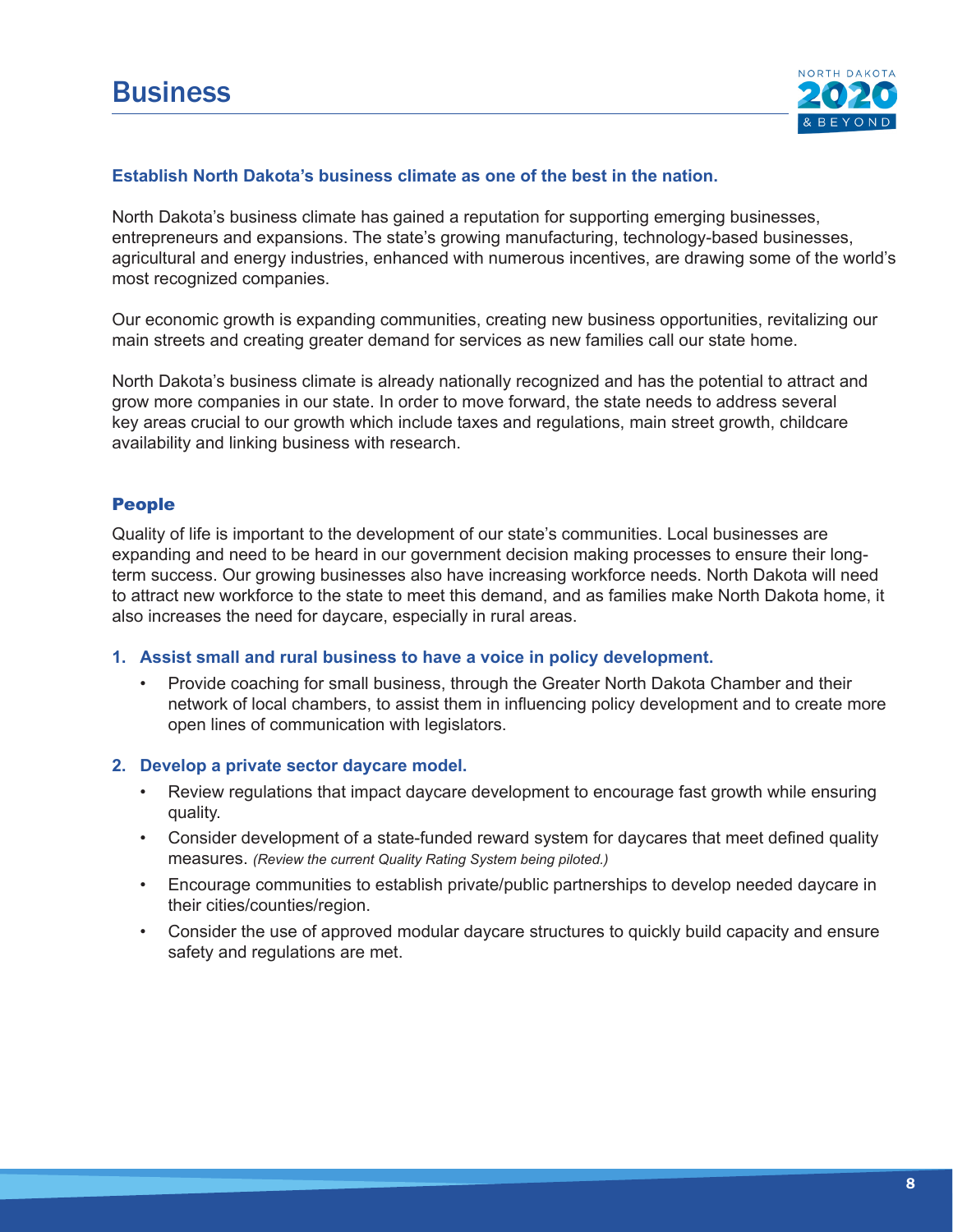# **Business**

## Places

North Dakota needs to enhance main streets and downtowns in communities across the state. These important areas are the center of our state's quality of place as they provide space for important services, shopping and recreation opportunities.

- **3. Expand the idea of renaissance zone development of main street and downtown to include planning assistance to cities.**
	- Assistance should include elements of economic restructuring/business improvement, design, organization and promotion as outlined by the National Trust for Historic Preservation's National Main Street Center.
	- Restructure the Renaissance Zone Program managed by the North Dakota Department of Commerce to include planning assistance.
	- Consider development of a low-interest loan pool with GAP financing or tax forgiveness similar to the Renaissance Zone Program that requires an investment of capital in property.
	- Encourage local chambers to create main street committees to make sound choices for community development.

## **Opportunities**

North Dakota's taxation system should continue to stimulate economic growth, encourage capital investment in the state, promote a business climate that enhances economic vitality and improves the quality of life for our people. North Dakota must create equity among the three major taxes used: personal income, corporate income and property taxes. We must also look for greater opportunities in research and development to continue to diversify our economy. All of these then need the support of good regulations and an ease of business establishment to support our reputation of a good business climate.

- **4. Establish a group to review the current state tax structure and work with the legislature to identify and implement key changes that would position the state as one of the most business-friendly in the nation.**
	- Review the tax structure of neighboring states to better understand how competitive North Dakota is as a potential location for business in our region. *(North Dakota is currently ranked 29th according to the 2012 Tax Foundation Report in terms of state business tax climate – Wyoming is ranked 1st; South Dakota 2nd.)*
	- Consider adjusting the apportionment formula for North Dakota corporate income tax to better match other states in the region. North Dakota currently uses a weighted factor formula consisting of sales, property and employees. *(Neighboring states are moving to a heavier sales-focused formula.)*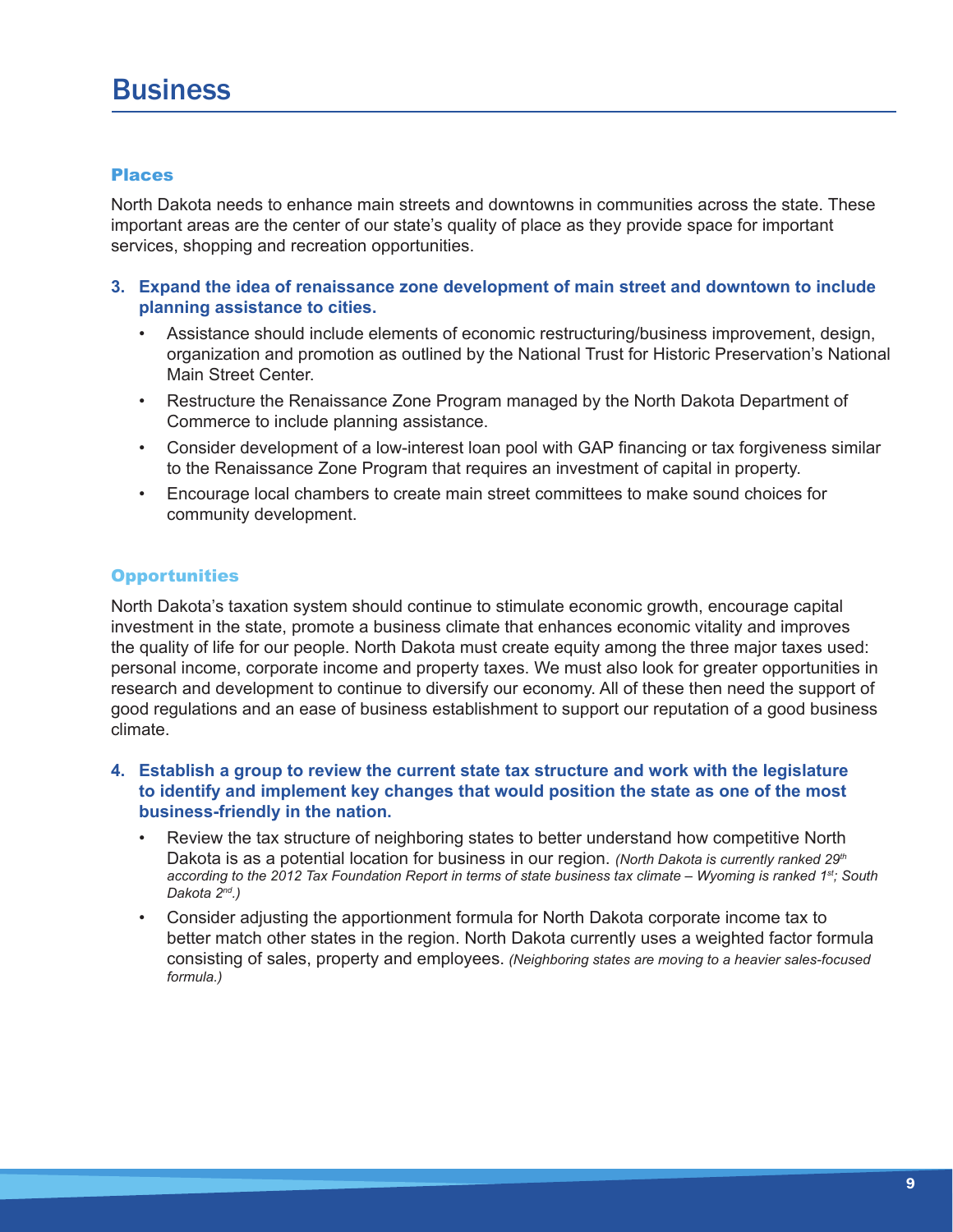#### **5. Link business with research universities to foster commercialization and economic development.**

- Establish and enhance the Research North Dakota Program, managed by the North Dakota Department of Commerce, to include the ability to make investments in equity capital companies that invest in businesses that use or license university research and technologies. Companies commercializing research based on partnerships between the private sector and universities, including, but not limited to, those developed as part of the Centers of Research Excellence Program should be a focus.
- Use state funds and Public Employee Retirement System (PERS) funds to create a \$50 million pool that will invest in a broad range of venture capital firms, equity capital funds and angel capital funds only for companies based in North Dakota.

#### **6. Create and support narrowly-defined business incentives.**

• Target incentives to achieve the encouraged activity and show measurable impact in the area of need.

#### **7. Streamline business regulations with input from the business community.**

- Review rules and regulations for business to ensure that necessary resources are allocated while creating a business environment that encourages commerce growth.
- **8. Continue to market the North Dakota Department of Commerce and their role in economic development as the home for statewide business resources.**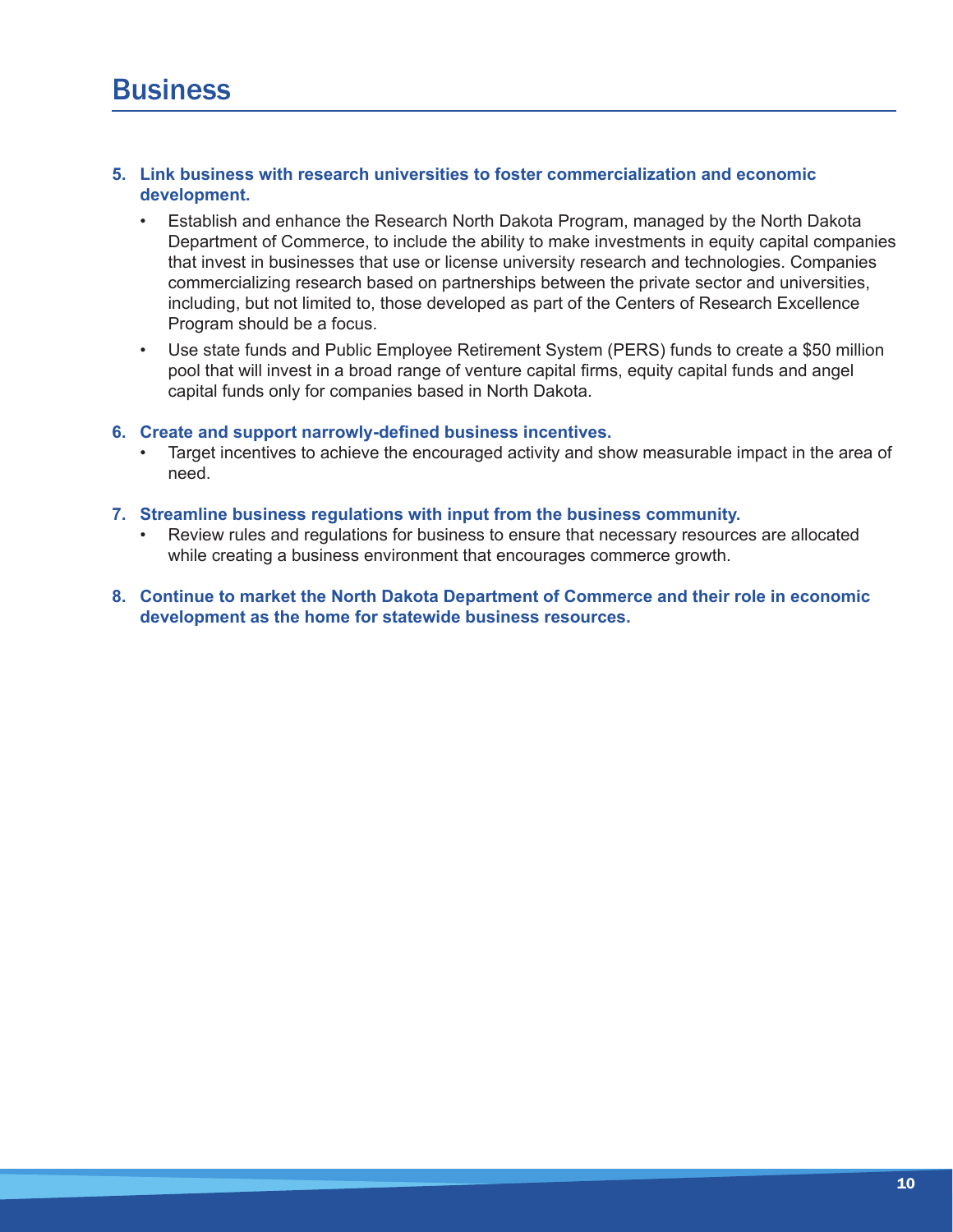

## **Protect North Dakota's valuable resource of land and environment.**

North Dakota is known for its quality of life and the abundant resources that come from our land. We need to continue to demonstrate that our state understands the balance between industry growth and conservation of our unique environment. It is through balance that we can extend opportunities and conserve resources for our future generations.

Environmental issues continue to rise in importance across the nation. North Dakota must also be aware of these issues and work to protect our quality of place and the many opportunities it provides both citizens and visitors to our state. In order to move forward, the state needs work toward collaborative solutions that provide protection of our natural lands, continue conservation efforts, and limit potential environmental issues in the North Dakota.

#### Places

North Dakota has experienced unprecedented growth in the past few years. We need to create an environment that fosters business growth and enriches the livability of our communities, conserving our unique lifestyle for future generations.

#### **1. Create conservation efforts to protect our natural lands.**

- Develop awareness efforts to educate North Dakotans on the quality, quantity and ample opportunities provided by our natural lands.
- Establish initiatives that support conservation of lands and establishment of green spaces, parks, shelter belts, etc.

#### **2. Grow opportunities statewide for citizens to participate in "green" practices.**

- Explore becoming the first state to have a statewide recycling policy.
- Consider incentives or grants for communities to develop recycling opportunities or provide conservation/energy saving education.
- Encourage private sector development of recycling plants.
- Encourage recycling and use of recycled materials in state and local governments.
- Implement a plan for reduction of state fleet fuel consumption.
- Continue to build awareness around energy saving concepts, including green building methods/ materials, energy efficiency, etc.
- Increase fines to discourage littering.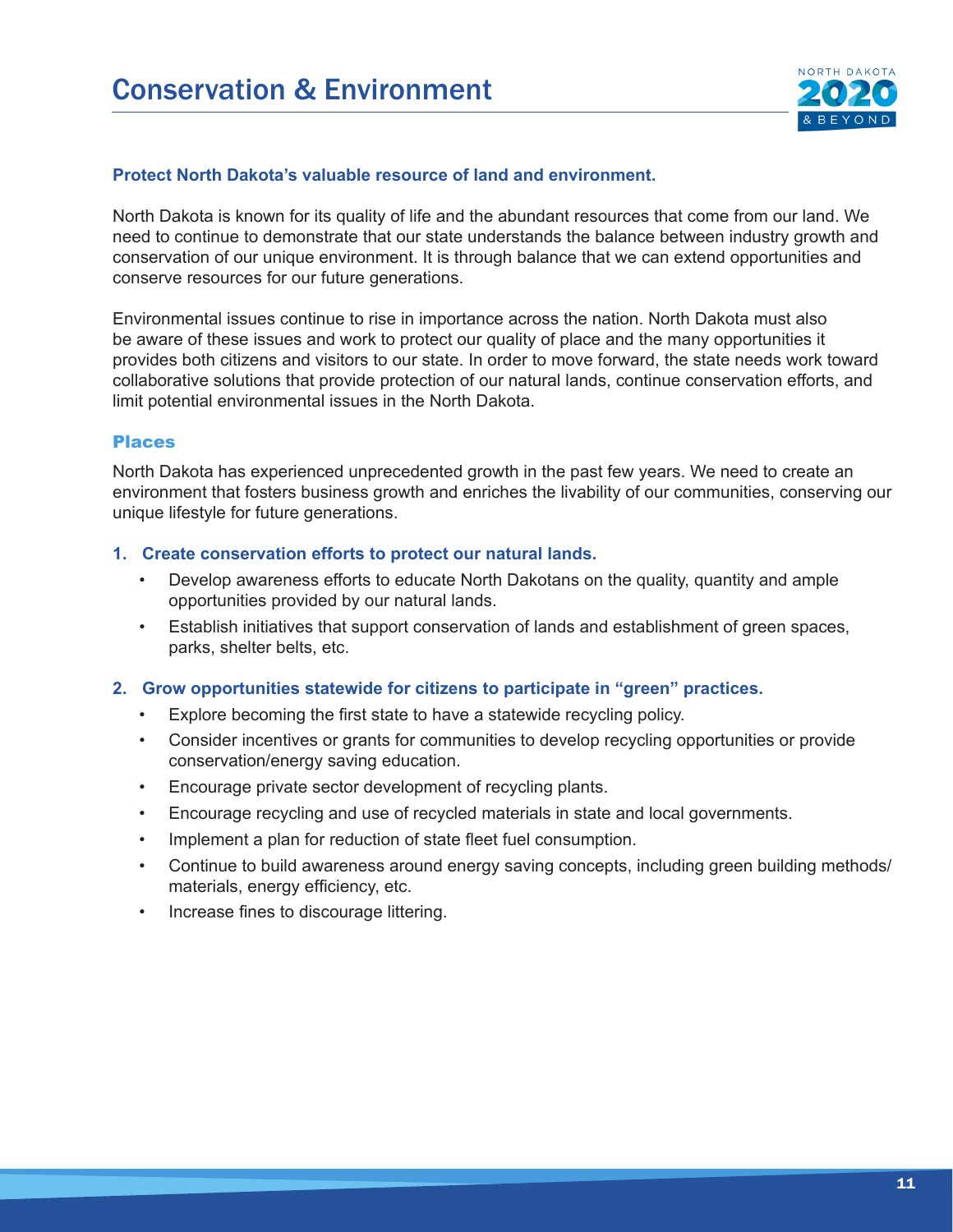

## **Build North Dakota to become the #1 state in education.**

North Dakota is growing economically, gaining population and is in need of skilled workforce to support this growth well into the future. Our education system needs to equip our students with the knowledge, skills and creativity needed to fuel future economic and civic success. In our increasingly knowledgebased economy, this will demand education tactics that promote a higher-level skill-set across our entire primary and secondary education system.

We must make improvements in access to early childhood development programs, which nationally have shown significant benefits including: cognition and academic achievement, behavioral and emotional competencies, educational progression and attainment, and labor market success. We must treat our universities and colleges as economic engines, as there is a proven relationship between a state's economic development, the use of science and technology, and its quality of life.

Higher education needs support for research and development and must train workers with science, technology, engineering and math skills to support economic growth. Research by the Milken Institute shows that 75 percent of the variation in a state's per capita income can be accounted for by its ability to convert science and technology assets into economic development.

North Dakota's education system can work toward the ultimate goal of being the #1 state in education. In order to move forward, the state needs to focus on scholarships, school funding, career guidance, and curriculum that develop skill sets that support the outcomes of enhanced research and development efforts and industry growth.

## People

North Dakota's education system needs to transform for our next era. We must help students identify the path to future careers, train workers, and prepare people for entrepreneurial pursuits. We need to expand our online and distance learning opportunities. We must ensure that North Dakota does not segment education into primary and secondary, but rather looks at the development of our students from early childhood through technical or higher education, and works to develop them all along their career path.

- **1. Establish a blue ribbon committee to define the criteria and develop an action plan toward the goal of becoming the #1 state in education.**
	- Assemble a committee comprised of key stakeholders from business and industry, government, nonprofits and economic development.
	- Review the K-12 funding formula to ensure equitable and adequate support.
	- Transform K-12 infrastructure to meet future needs and provide access to programs and curricula across the state.
	- Develop initiatives that support public/private industries in relation to growth of science, technology, engineering and math (STEM) curriculum. Create partnerships and coordination around existing programs such as: INSPIRE K-12, Succeed 2020, Great Plains STEM Education Center, Best Robotics/FIRST and advancement of the arts.
	- Expand access to early childhood development programs.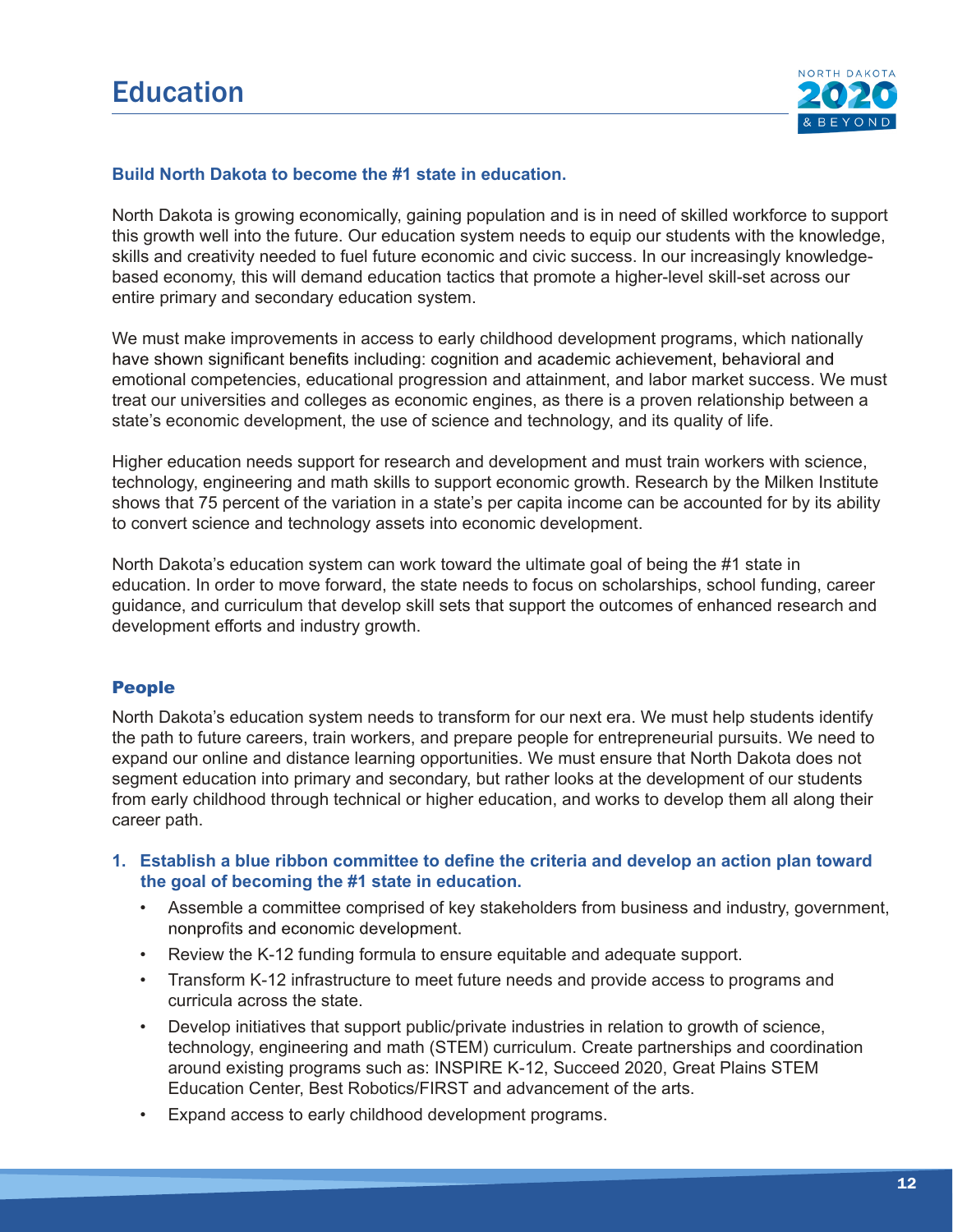# **Education**

- Explore ways to expand libraries to be thought of as community centers that focus on information literacy and education delivery.
- Work with the Greater North Dakota Chamber to develop education on the impact of our changing and diverse economy and the role of free enterprise in North Dakota.
- Further develop online educational offerings to reach a global student population and improve access and course offerings to rural school populations.
- Provide career path counseling to students with information about high-demand careers in North Dakota.

## **2. Leverage state dollars to create a tuition scholarship program supported by public/private endowments.**

- Issue merit-based scholarships to retain and attract high-caliber students.
- Review the current Bank of North Dakota student loan structure to ensure loan rates and payment schedules are competitive with other states.
- Pursue the idea of tuition discounts for graduates or graduation fellowships in needed fields and require employment in North Daktoa post-graduation.
- **3. Increase educational funding for greater curriculum supporting science, technology, engineering and math (STEM); as well as, those that promote creative thinking, analysis, problem solving and collaboration, which are critical components of innovation.**
	- Enhance teaching degree programs at our universities and colleges to provide specific training on STEM.
	- Create opportunities for students to attend summer-based activities around STEM skills.
	- Work with community arts organizations to include not only artistic, but science, technology, engineering and math initiatives.

## Places

North Dakota has a well-established education structure in place. It is important that we continue to upgrade our classrooms and learning environments to provide the best possible education for our students. We must also extend our idea for a "place of learning" to include distance and online opportunities.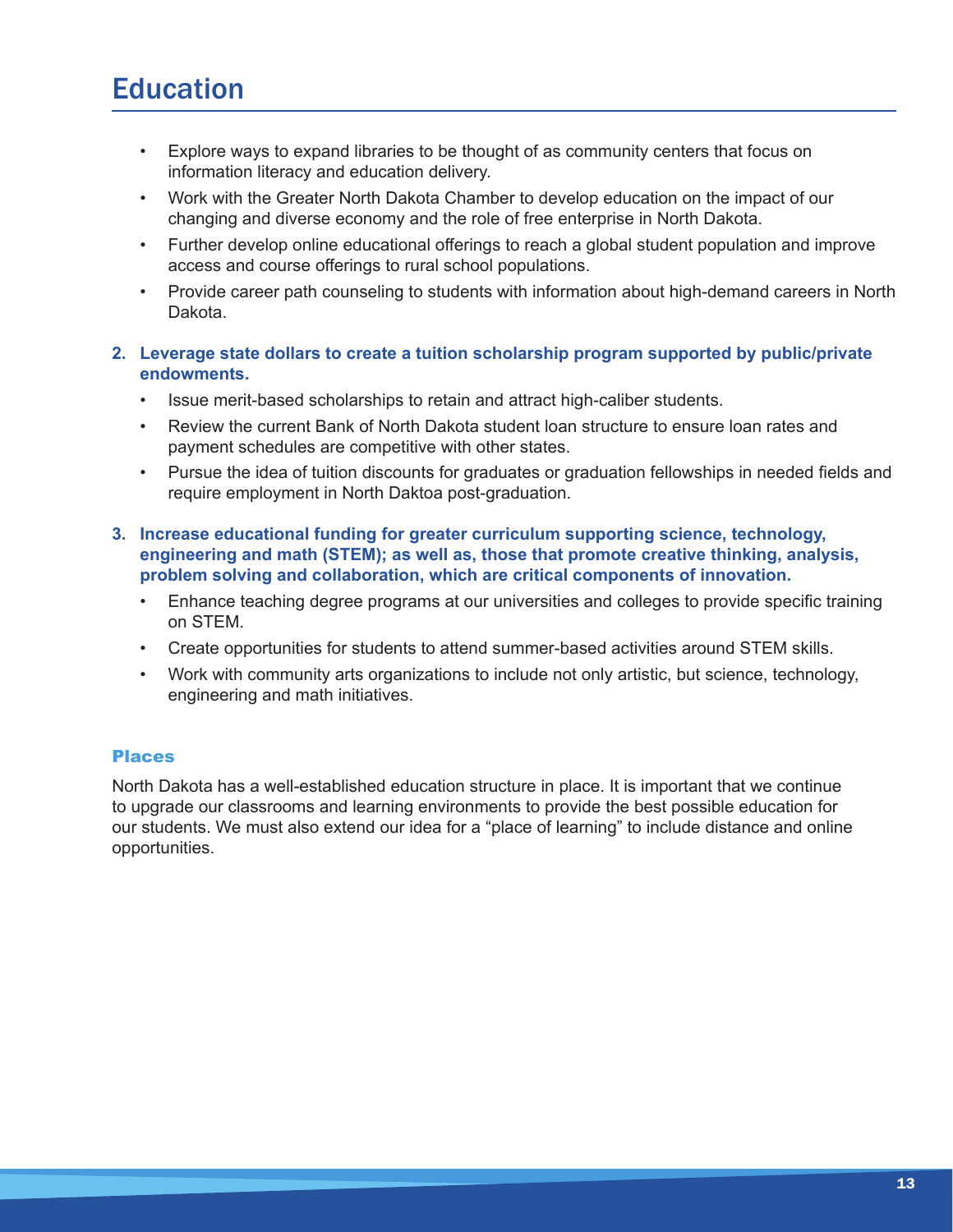## **Opportunities**

With North Dakota's growing workforce needs, it is important that we create a partnership between business and education to ensure we create a skilled workforce that meets the demand of our local companies.

- **4. Create opportunities for business to have a stronger voice in the development of higher education programming that fits needed workforce demands.**
	- Explore the results and outcomes of the Roundtable on Higher Education.
	- Create an advisory group of business leaders for the State Board of Higher Education to better craft curriculum that meets business needs.
	- Further develop internships through incentives that benefit employers through Operation Intern and give appropriate credit to students.
	- Create a website that would match North Dakota businesses with open internships with interested students.
	- Incentivize older-than-average students to return to school.
	- Develop opportunities for entrepreneurship activities and incentives around the Research North Dakota Program.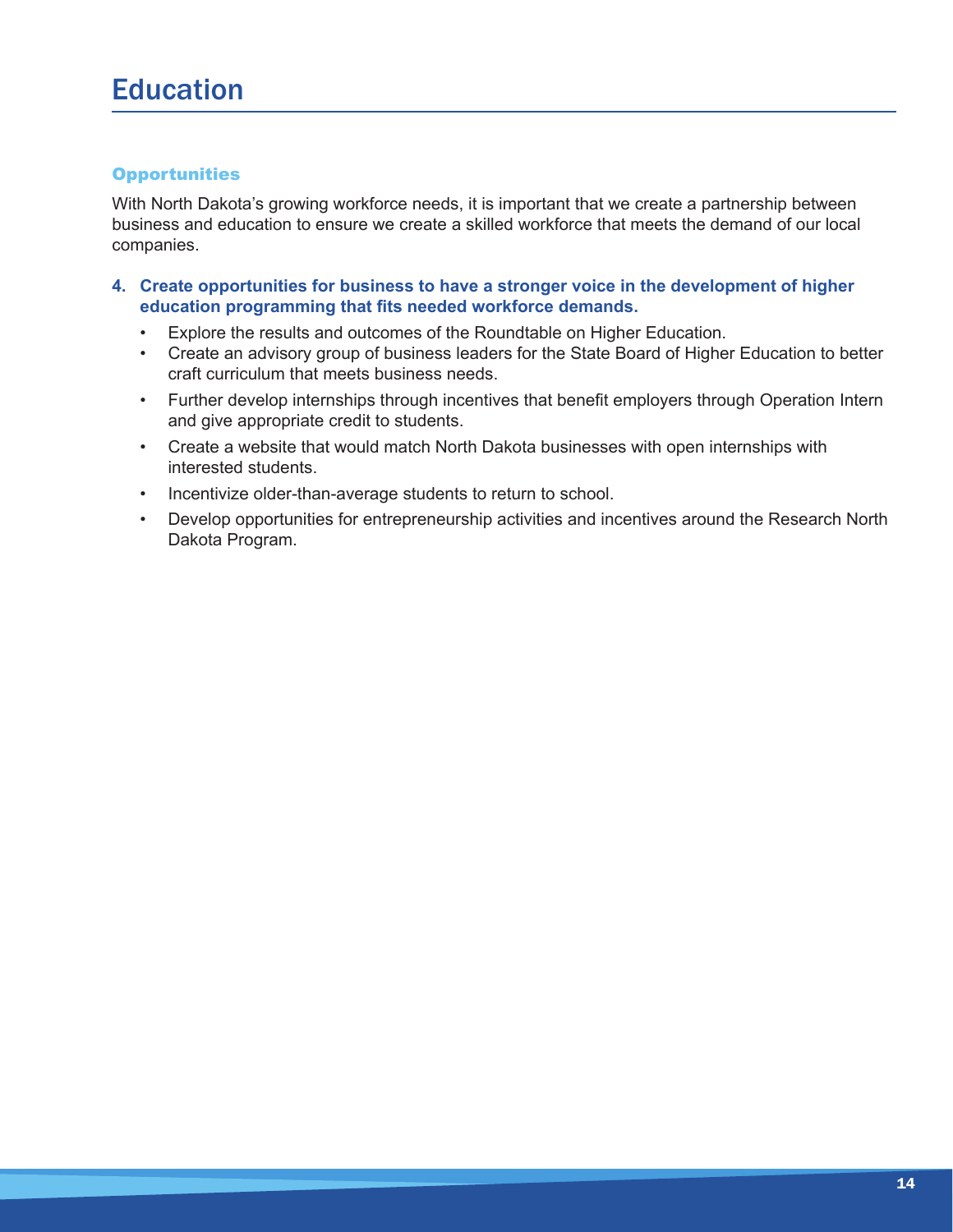

#### **Continue to position North Dakota as an admired energy and agricultural leader.**

As the nation continues to grow, North Dakota's fertile landscape has emerged as a leader. Our diverse, multi-resource energy philosophy is helping to meet growing energy demands nationwide. Our agricultural industry continues to make significant strides in crop improvements and value-added agriculture applications. Our diversified economy is what gives our state economic strength and it is fueled by the leading industries of energy, agriculture and tourism.

Through the EmPower North Dakota Commission, leaders from all major energy industries in North Dakota serve as critical thinkers for the development of the state's energy resources. North Dakota is proactive in addressing energy development. It serves as a model in fostering innovative, longterm development to meet our nation's growing energy demand and need for energy security in an environmentally responsible manner.

Agriculture is the dominant sector of our state's economy. Over 31,000 farmers and ranchers lead the nation in the production of more than a dozen important commodities. Livestock production is second only to wheat in North Dakota's agricultural industry.

North Dakota's energy and agricultural future can include development in all sectors, and has the potential to not only grow, but also develop new economies based on secondary, value-added applications related to these resources. In order to move forward, the state needs to address several key areas crucial to the expansion of these industries which will focus around infrastructure, research and development, workforce and regulatory policy.

#### People

It is important that we capitalize on their strengths and seize opportunities in our growing industries. An integral component will be to ensure our people have the knowledge and skills to grow these industries, while preparing a workforce qualified and ready to take on the opportunities of tomorrow.

#### **1. Provide opportunities for the energy and agricultural industries to grow through collaborative efforts with key partners in workforce development.**

- Work with secondary and post-secondary education to enhance core curriculum that creates interest in agriculture and high-demand energy careers.
- Offer students greater access to career and technical education programs related to energy and agriculture, this includes classroom curriculum and distance learning opportunities.

#### **2. Continue to support the NDSU Extension Service, young farmer organizations and other programs which encourage interest in agricultural careers.**

- Encourage the development of the next generation of farmers by helping them to understand the key role North Dakota farmers wil play in feeding the nation's growing population in the future.
- Grow understanding for the export opportunities North Dakota farmers can capture in the expanding world food market.
- Continue to educate all our citizens on the value of North Dakota's abundant land resources and the value of our agriculture industry.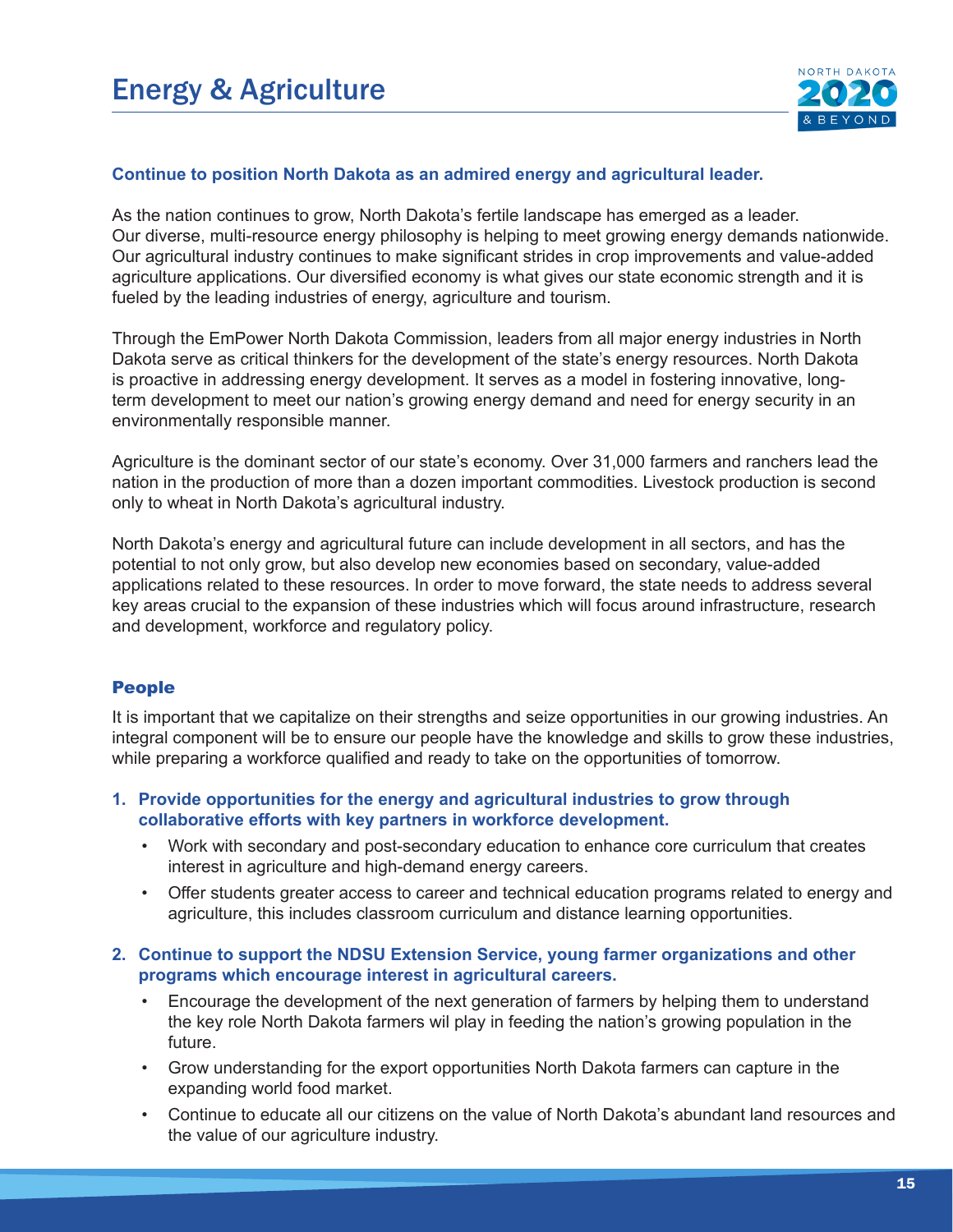# Energy & Agriculture

## Places

Strong communities will be vital to the workers supporting the energy and agricultural industries and therefore a key component in North Dakota's future. The places most important to the growth of these industries lies in our research universities and entrepreneurs, as they develop the new technologies that will keep us competitive into the future.

- **3. Continue investment in the infrastructure of our research and technical institutions to assist in the development of new technologies, value-added applications and opportunities for energy and agriculture.**
- **4. Promote North Dakota's value as a possible location for energy company offices due to our substantial and diverse energy resources.**
- **5. Gain support for a North Dakota heritage-based agricultural display that preserves the role of agriculture in the state's history that can serve as an educational tool**.

#### **Opportunities**

Research and development play a critical role in understanding the potential of value-added processing and manufacturing to our energy and agricultural industries. Similar to the tremendous growth witnessed in value-added agriculture, the opportunity exists for North Dakota to become a leader in value-added manufacturing related to both of these abundant resources.

#### **6. Support EmPower ND's goals.**

North Dakota 2020 & Beyond supports the goals of this group and recommendations that link directly to EmPower ND are noted. Core goals for EmPower ND are:

- Infrastructure the foundation for continuing existing development and expansion.
- Research and Development the bridge for industry to move from ideas to new development.
- Workforce available workforce to meet the demands.
- Regulatory Environment support economic growth while ensuring environmentally responsible development of natural resources.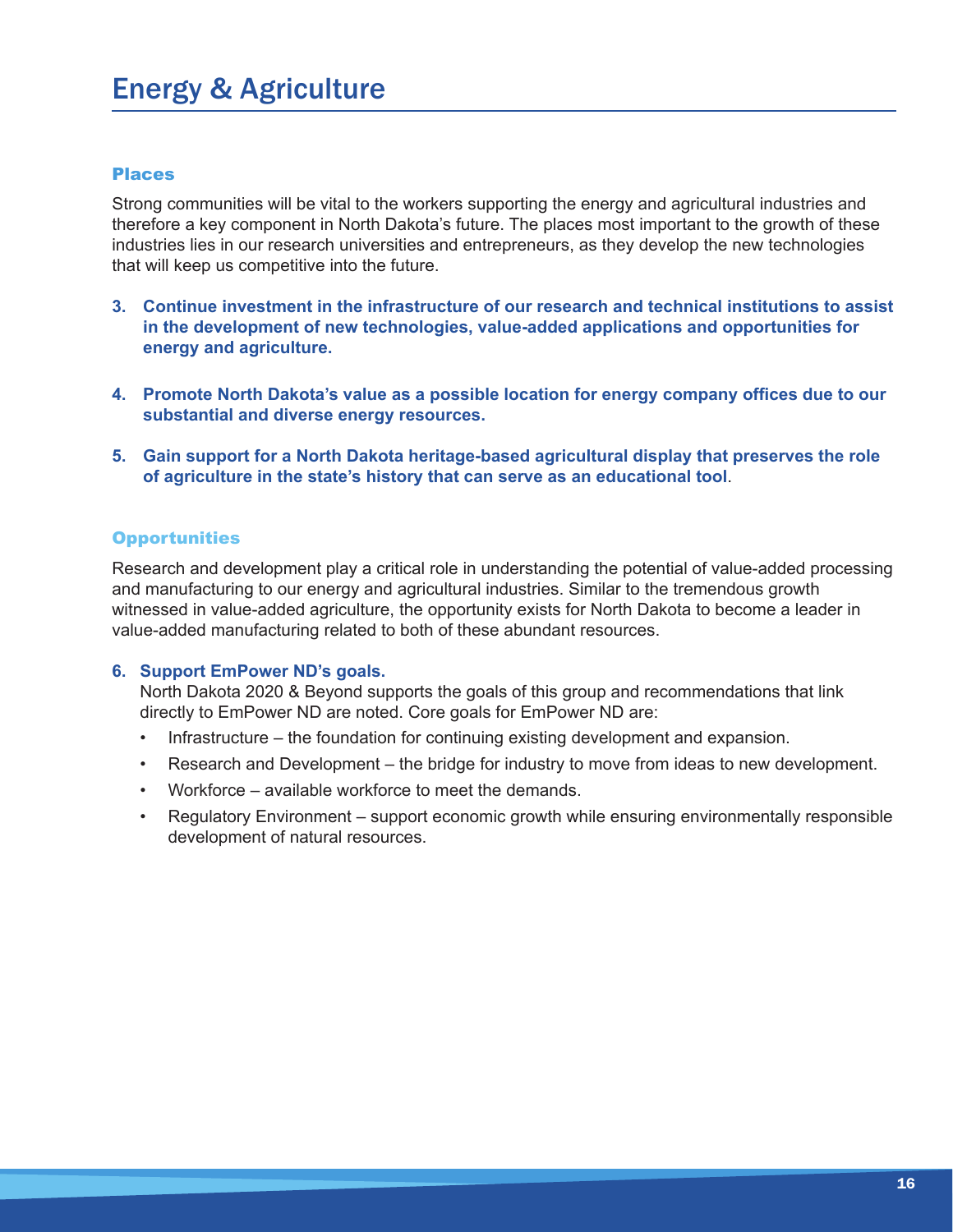**7. Continue to support existing research and development programs which will ensure the discovery and implementation of new technologies to promote new growth for all energy and agricultural resources.** *(EmPower ND)*

## **ENERGY**

- Coordinate with private industry to identify the steps necessary to create a viable chemical industry related to energy resources. *(EmPower ND)*
- Fund a study to evaluate value-added market opportunities for energy resources. *(EmPower ND)*
- Increase funding to the Oil and Gas Research Council by \$1 million to explore opportunities related to value-added processing of natural gas. *(EmPower ND)*

#### **AGRICULTURE**

- Coordinate with private industry to identify the steps necessary to create more value-added applications for agriculture which could include: fuel, medicine, processing, manufacturing, agritourism, etc.
- Support continued agriculture research to build on the efficiencies of North Dakota's key crops, increasing production and food-values for each.
- Expand trade markets.
- **8. Support efforts to double energy production by 2025. (EmPower ND)**
- **9. Continue to support organizations who promote environmental responsibility, safety and sustainability for both energy and agriculture.**

#### **10. Support education that develops potential energy industry workforce.**

- Target Bismarck State College and Williston State College for two-year energy programs.
- Form partnerships with four-year schools to deliver agriculture and energy curriculum.
- Create endowments for NDSU and UND for petroleum careers.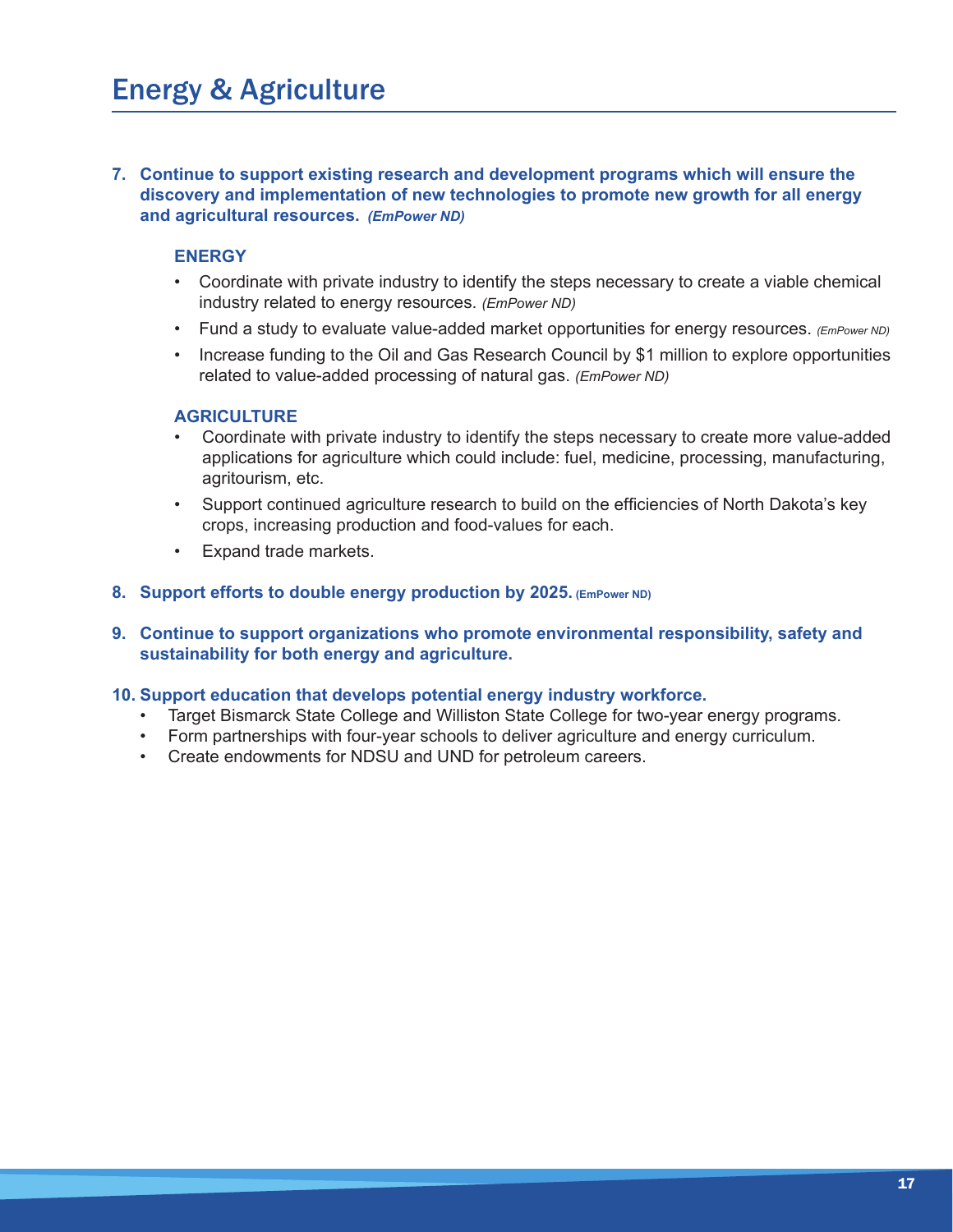

## **Keep North Dakota healthy to increase our productivity, slow rising health care costs and ensure a better quality of life.**

North Dakota is one of the healthiest states in the nation with health care costs tracking below the national average. However, North Dakotans have been very clear that health care is becoming unaffordable. We believe North Dakota can impact the future health of our citizens and be proactive in keeping costs down.

North Dakota allocates very little funding towards chronic disease prevention programs, such as obesity or diabetes, either for adults or children. Yet, one-fourth of our youth are considered overweight or obese. We must encourage state efforts to reduce childhood obesity by investing an adequate level of resources for prevention.

Decisions by our federal government will also influence health care delivery in North Dakota. The Affordable Care Act needs to be studied for its impact on North Dakotans in whatever version the federal government brings forward.

We can take a proactive approach to health in North Dakota, one that considers all citizens and has a positive impact on our economy, health and future quality of life. In order to move forward, the state needs to address several key issues such as a rural health care delivery system, wellness opportunities for our citizens, impacts of federal health legislation and affordability of care.

## People

It is important that we encourage North Dakotans to live a life of health. By establishing opportunities for youth to be more active, we begin habits that can have lasting impacts on health and health care costs. We must also address hunger and access to care for North Dakotans.

## **1. Encourage efforts to make North Dakota children the healthiest in the nation.**

- Encourage North Dakota to join others in efforts to reduce childhood obesity by investing in resources for prevention and education. (Review Healthy ND's recommendations for childhood obesity.)
	- Review current K-12 school lunch program standards and recommend improvements for North Dakota.
	- Review K-12 exercise requirements to ensure we are promoting activity along with academics.
	- Build awareness and resources around best practices for nutrition and activity and consider incorporating wellness coaching into schools.
- Develop partnerships with parks, health care companies and schools to establish and promote fitness and activity among all age groups
- Increase access to recreation facilities for youth.

## **2. Create a Hunger Free North Dakota coalition.**

• Establish a committee to identify needs and solutions statewide to address hunger concerns for vulnerable populations, such as Native Americans, homeless, etc.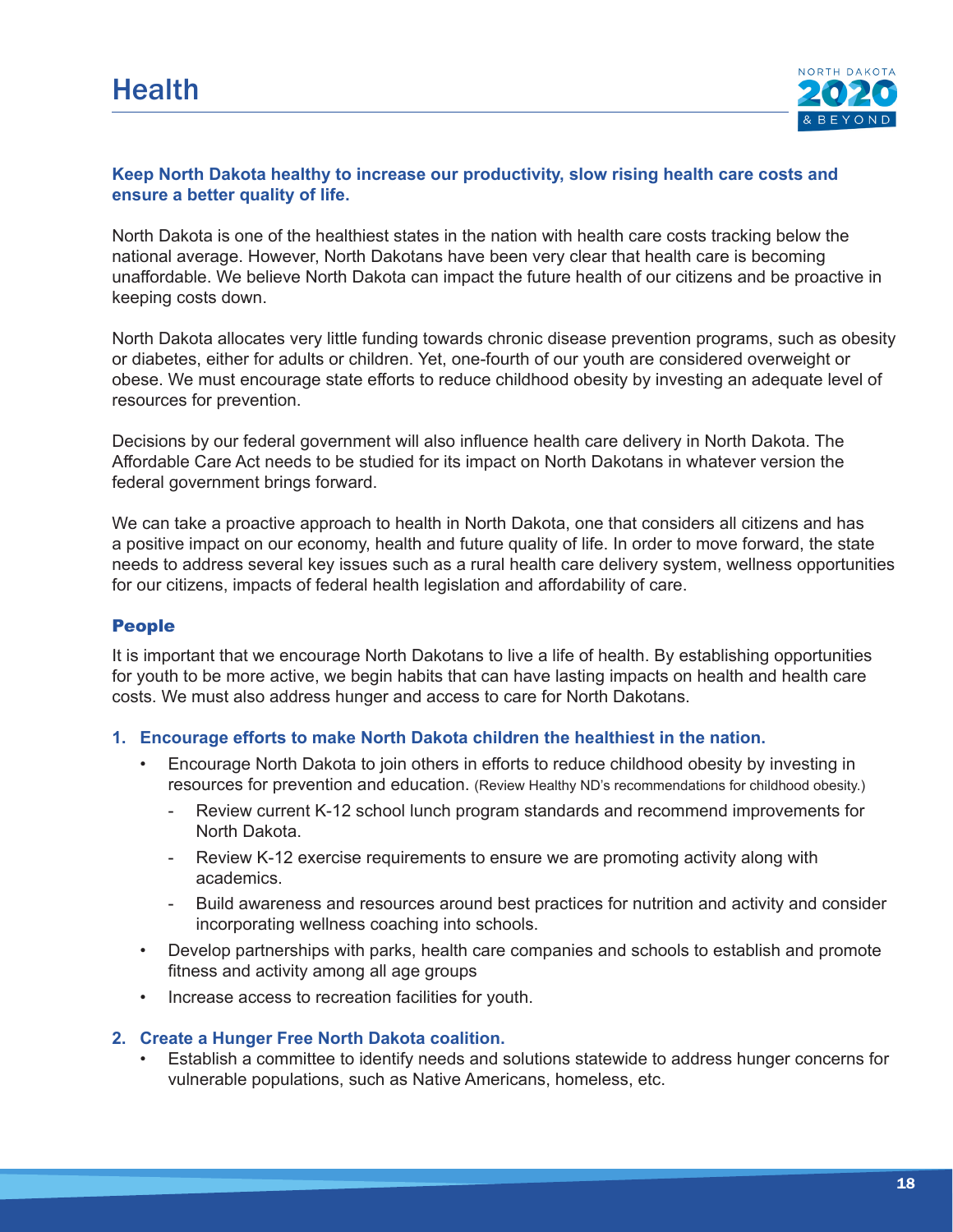## **Opportunities**

As our population shifts, our health care access and delivery will change. Hospitals are creating new infrastructure to meet demands and our aging population is increasing the need for long-term care and nursing homes. North Dakota has before it many opportunities to build ideas and structure that can help support the long-term health of our citizens. We must study areas where improvements can be made and build greater awareness for personal wellness to temper health care costs.

- **3. Consider a citizen's advisory group to study and make recommendations on a model health care system for North Dakota.**
	- Consider the impact of federal health care legislation on North Dakota's citizens and businesses.
	- Explore opportunities to host a model federal project that addresses the reimbursement system and health care reform.
	- Determine measurements to indicate North Dakota is moving toward the goal of being the healthiest state in the nation and assess on a biennial basis.
- **4. Develop a health information center with a governing commission to coordinate programs, publicity and funding.**
	- Leverage the center to promote a health and wellness focus and provide "coaching" for citizens seeking a life of health.
	- Use technology to share information on all North Dakota health care projects and health care records.
- **5. Consider modifying North Dakota pharmacy laws to reflect a free-enterprise system.**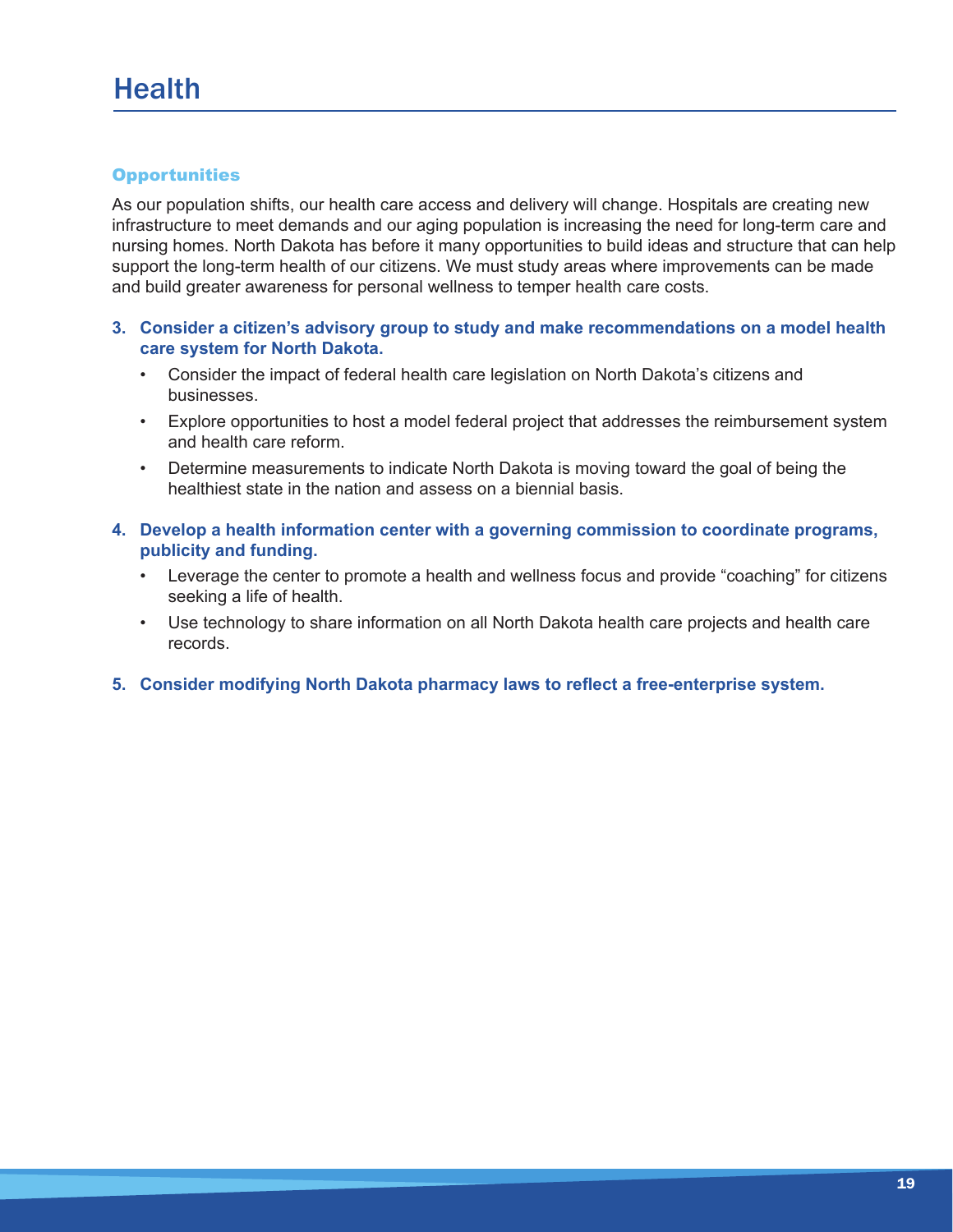

## **Provide access to quality housing for all North Dakotans.**

While the nation continues to struggle with lagging housing markets, North Dakota's market is on the rise and experiencing growth. Demand is currently outpacing supply with the growth in western North Dakota due to the oil boom, which is driving up the price of housing for both renters and owners.

Housing challenges, however, are not confined to western North Dakota. Changing demographics and a job-creating economy are putting strains on the availability of housing across the state. These challenges, however, create business opportunities in real estate, development, engineering, construction, trades and furnishings. Cities can seize opportunities to improve existing neighborhoods or build new ones. In order to move forward, the state needs to address housing for individuals of all income levels and leverage private/public partnerships to grow housing infrastructure.

## People

Ensuring our population has safe, affordable housing available to them is key to our state's continued growth. We must support these efforts to get the needed infrastructure in place quickly to attract and retain new families to our state.

- **1. Develop and implement a comprehensive housing strategy with consideration for all income and family needs.**
	- Review the North Dakota Housing Finance Agency definition of what "available" and "affordable" housing is to ensure it still meets needs.
	- Consider including Equal Housing Opportunity in the strategy.
	- Expand the Housing Incentive Fund to enhance quick growth of affordable housing.
	- Develop a program targeted at renters as they do not benefit from property tax relief, but still are responsible for increased rent costs.
	- Establish statewide non-profit housing development organization to partner with the North Dakota Housing Finance Agency to develop affordable housing.
	- Determine the need for infrastructure of long-term care and assisted living facilities in relation to an aging population.
	- Continue to use the North Dakota Housing Finance Agency website as an information center/ portal on programs available to support housing development.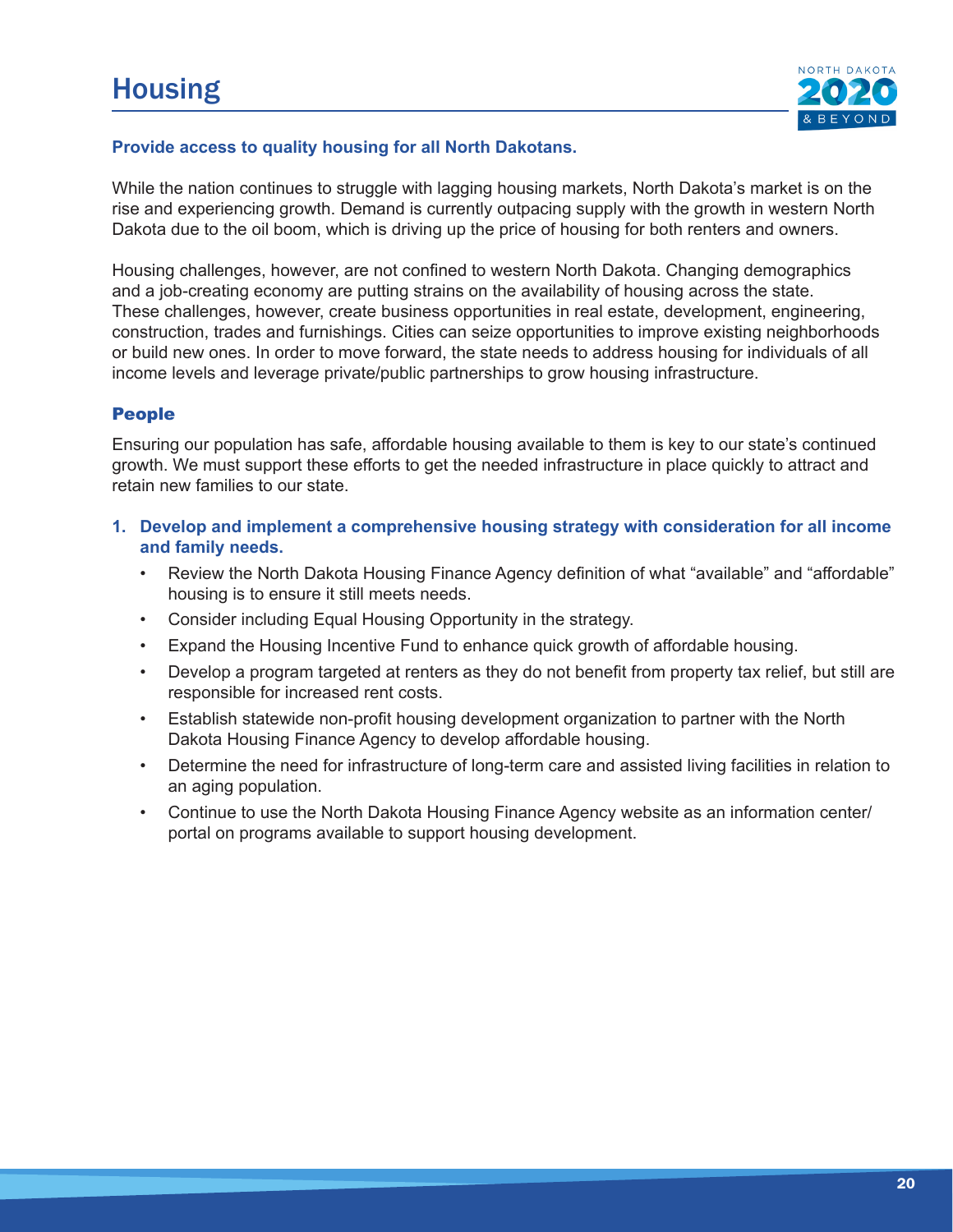## **Opportunities**

The challenges brought on by rapid growth call for more than just state support, but rather we need to engage private investors and ensure that we access federal programs to support citizens.

- **2. Work to ensure North Dakota state housing programs work to leverage private investment and federal programs to meet supply and affordability issues.** 
	- Use the Energy Impact Grant Fund to extend sewer lines and streets, expand water supply systems and to complete other infrastructure upgrades that directly support greater development of housing projects in oil-impacted counties.
	- Promote the Housing Incentive Fund as a loan source for developers who pledge to build affordable housing for low- and moderate-income residents.
	- Access the Bank of North Dakota's Rural Mortgage Loan Program to make residential loans in rural North Dakota.
	- Access the Bank of North Dakota's Flex PACE Affordable Housing Program to assist in the financing of affordable multi-family housing units for individuals living in counties affected by oil and gas development.
	- Work with the North Dakota HOME Program to provide greater homeowner and rental assistance.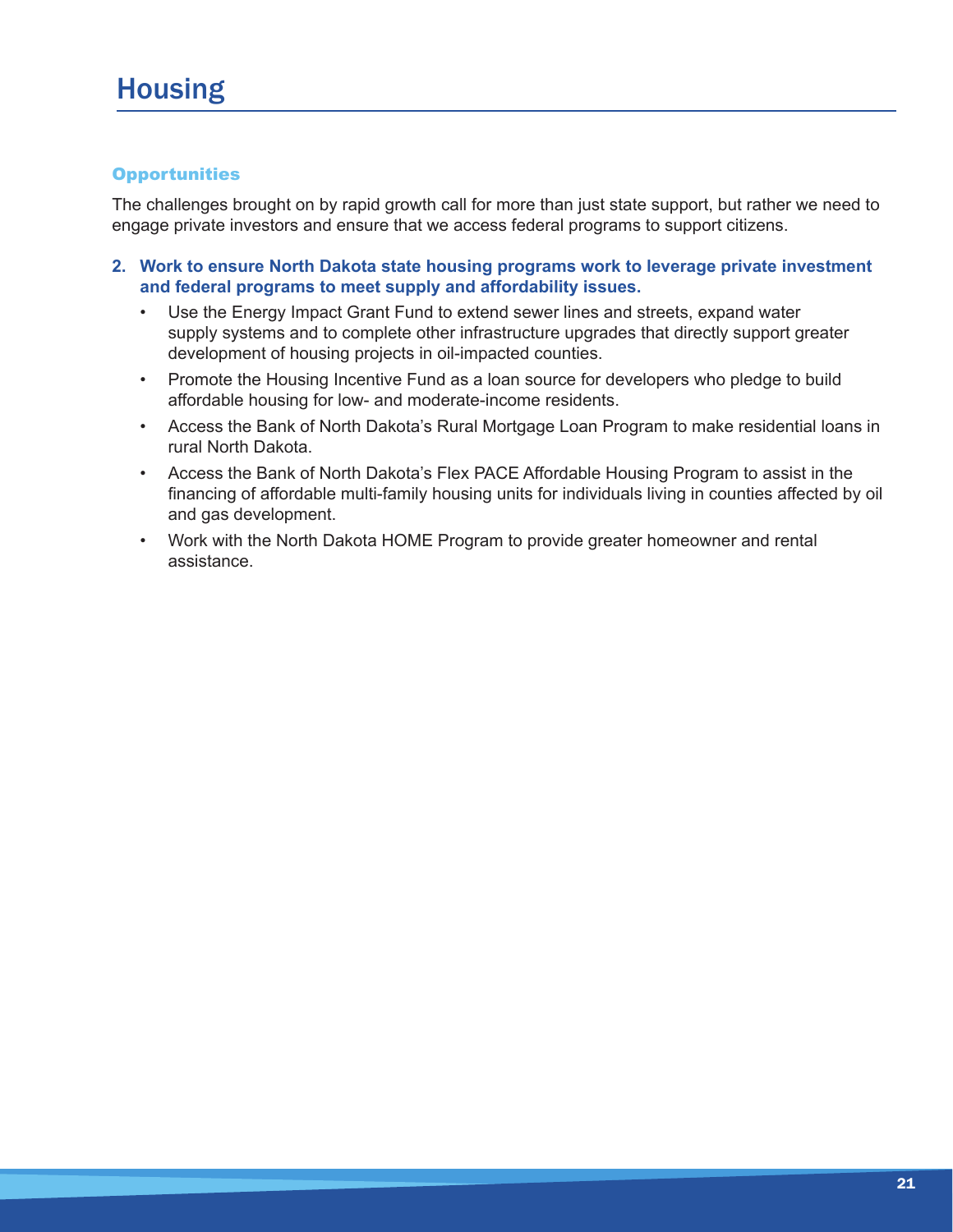

## **Foster the image that North Dakota is a vibrant, progressive state with a great family and business environment.**

The growth and economic success being realized by North Dakota is not having the maximum impact on our state's image. Much of the positive news has been offset by national and local stories focusing on negative issues that accompany fast growth.

North Dakota must be proactive it telling its own success story. We currently spend promotional dollars on tourism, business and workforce attraction. Those messages are targeted to achieve their objectives, but we must also work to deliver a positive "brand" message about North Dakota and our successes.

North Dakota is in the national spotlight and now is the time to ensure we have positive media stories to offset the over 40 percent negative stories we are currently seeing. In order to move forward, North Dakota needs actively work to tell its story and promote our growing state.

#### **Opportunities**

We need a stronger state outreach program that will spread positive information about North Dakota and North Dakota 2020 & Beyond initiatives. Our image plays a key role in attracting a quality workforce, encouraging outside investment, building our education system and attracting visitors to our state.

#### **1. Develop the key elements that should be promoted as the North Dakota brand.**

• Work with statewide agencies to adopt key messages to promote the North Dakota brand and tell stories from all aspects of the state.

#### **2. Appoint a team to actively promote our story through media as well as other opportunities.**

- Create a North Dakota spokesperson roster to be used to promote North Dakota nationally on topics.
- Coordinate North Dakota media outreach to ensure consistency of messaging and positive stories.
- Establish benchmarks for tracking results.
- Provide adequate resources to fund image promotion efforts. Consider a partnership with the North Dakota Economic Development Foundation to support efforts.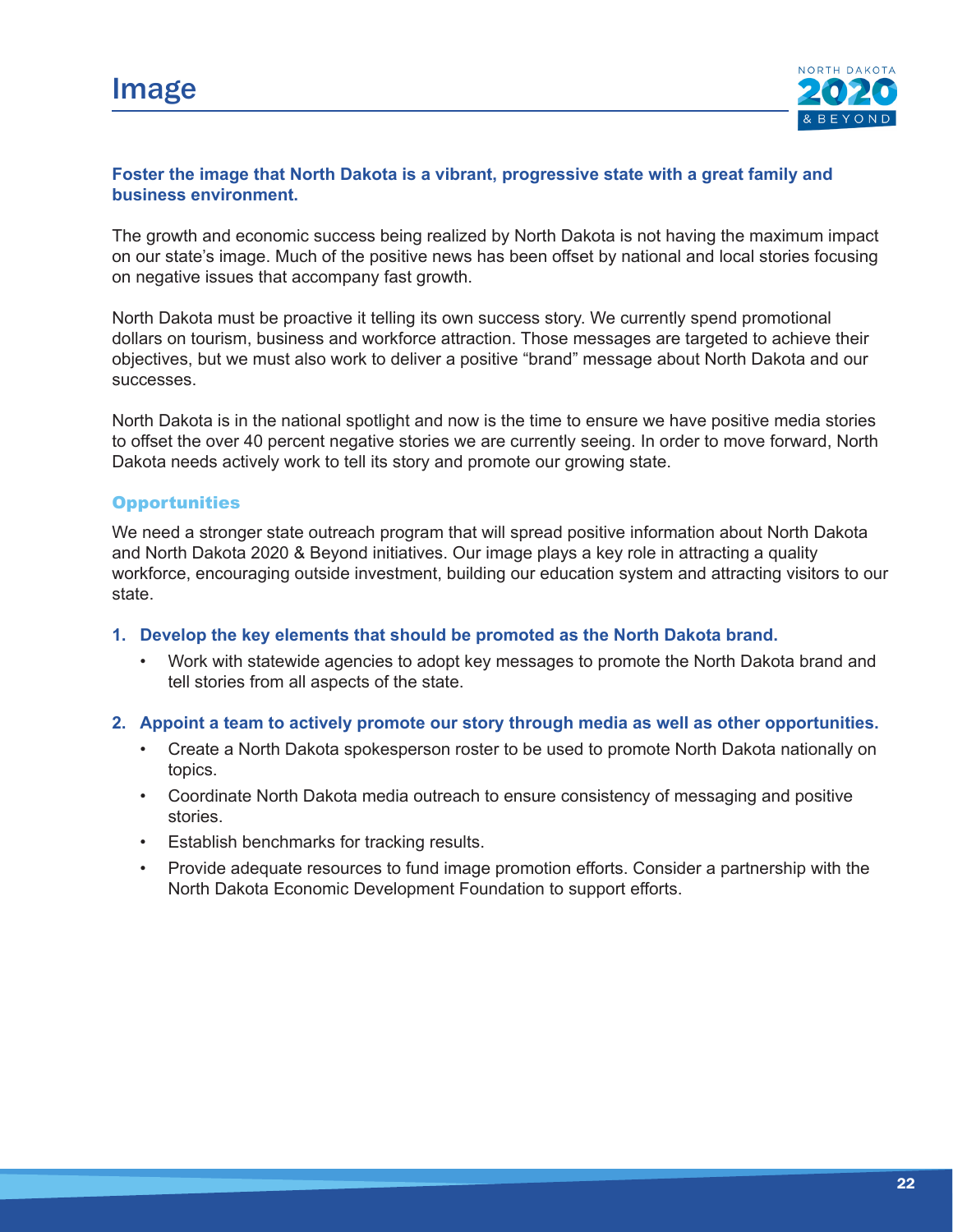

#### **Establish North Dakota's reputation as an attraction.**

Attracting people to North Dakota, whether they are visitors or families seeking work opportunities, requires us to provide an experience and quality of life that people desire. We need to continue to grow our communities to accommodate our expanding population, and provide opportunities for recreation, culture and adventure to keep them active.

Other states have shown that an investment in the growth of "place" is a key factor in attracting workforce and enhancing tourism opportunities. In order to move forward, North Dakota must expand its recreational opportunities statewide.

#### Places

North Dakota must provide a variety of social, cultural and recreational opportunities to make our communities enticing as a place to raise a family or take a vacation. We must create experiences that make our residents and visitors talk about what a great place North Dakota is to live, work and play.

- **1. Establish a task force to study barriers to private development of recreational efforts.** 
	- Identify needs and opportunities along with barriers such as liability insurance.
	- Offer outcome based development grants to qualified ideas.

#### **2. Promote the Theodore Roosevelt National Park and make it a premier North Dakota icon.**

- Explore taking on more of its promotion and development in partnership with the National Park Service.
- **3. Encourage development of bike and walking path systems within our smaller communities.**
- **4. Evaluate the North Dakota State Park System, its allocation of resources, and possibilities for growth of offerings.**
- **5. Develop and promote an event with national appeal.** *(Marathon across North Dakota)*
- **6. Encourage development and use of North Dakota rivers for recreational activity.**  *(River Keeper Concept)*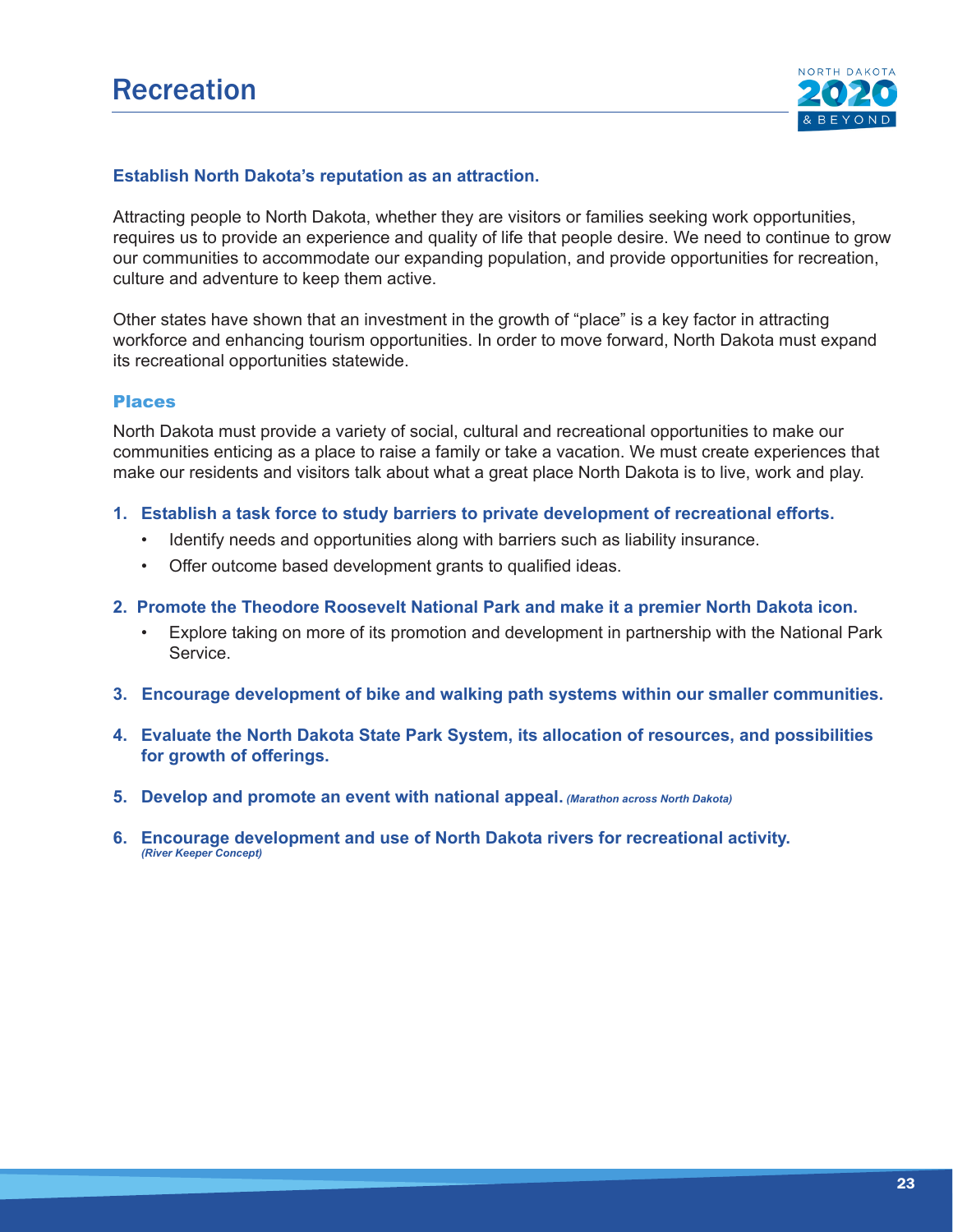

## **Build a statewide transportation system that meets the needs for North Dakota's growing population and industries, and provides a safe place for workforce, families and visitors.**

As North Dakota continues its fast paced growth and shifting industry base, safety issues have moved to the forefront in a state that has not had many concerns in this area. In the past, we have lived with low crime rates, relatively low road and highway incidents and low accident incidents per worker. Our disaster response has been praised by citizens and community leaders. In other words, we have been one of the safest states in the nation to live and work.

Ensuring North Dakota remains one of the safest states is essential to the peace of mind of our citizens and our quality of life. In order to move forward, we must look to enhance our safety through protective services and road and highway improvements.

## People

Changes in our state have put pressures on our infrastructure, law enforcement and emergency services personnel. Many projects have been implemented to alleviate issues in the short-term, but steps must be taken to address long-term statewide needs.

## **1. Determine statewide needs for safety into the future and ensure adequate funding.**

- Ensure essential safety services *(law enforcement, fire, ambulance, etc.)* are given priority.
- Consider emergency response teams with possible state or private sponsorship and coordination to reduce volunteer approach.
- Continue community support for disaster relief.
	- Establish a policy safety net for communities in the aftermath of disaster.
	- Fund appropriate equipment and tools to be affective in offering post-disaster assistance.
- Review current road signage statewide to identify areas for improvement and to ensure it is current.
- Consider using the North Dakota Petroleum Council as a potential advisor on road safety issues resulting from oil activity.
- Support the Upper Great Plains Transportation study and urge its implementation.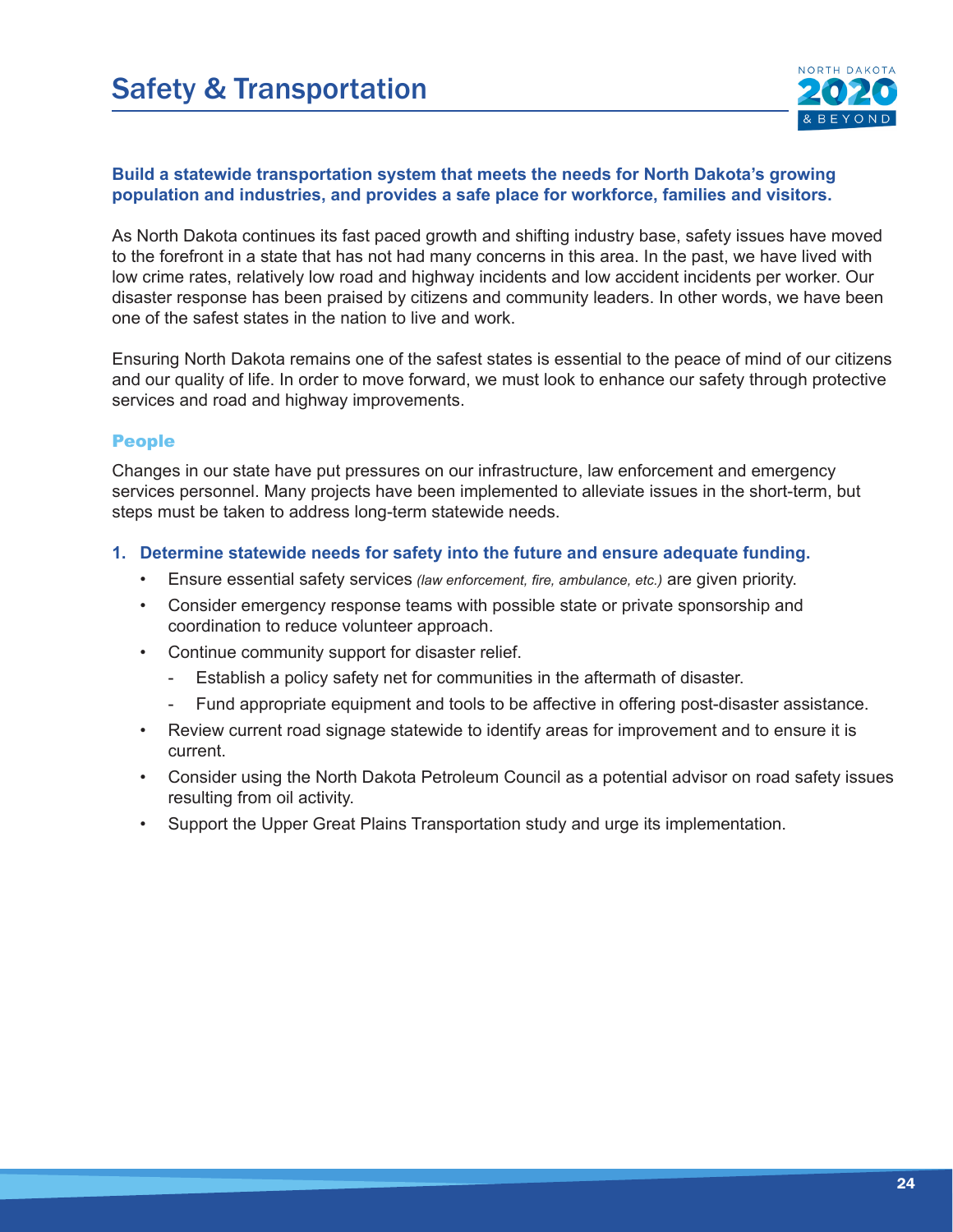

## **Support North Dakota's state, regional and local planning efforts from a reliable state-funded source.**

North Dakota's communities are expanding and that has brought with it new challenges in local planning. As our cities and counties grow, they need access to tools to ensure good decisions are made for the long-term growth of our state. Ensuring that proper infrastructure such as water, sewer, electricity and broadband access is available, means local governments must be able to project and implement plans for their communities.

North Dakota needs to provide planning assistance to state and local governments to ensure that they have needed information when making decisions. In order to move forward, the state needs to fund assistance for local planning, consider infrastructure needs statewide, and provide appropriate information for good decision making.

## Places

Our communities support our quality of life. North Dakota needs to assist our communities with information and resources from a consistent source to enhance their quality of place and aid in making good community planning decisions.

- **1. Create a demographer position in the North Dakota Census Office to support consistent** \\\\\\\ **information and resource development in statewide planning.**
	- Conduct a statewide cost-of-living study and its impact on education, workforce, residents and other key factors
	- Educate communities on the cultural expectations and diversity of the state's new workforce.

#### **2. Develop a community/county planning assistance initiative.**

- Create a team for a regional planning and zoning approach. *(Study relationship between eight regional planning councils, Vision West, NDSU Extension Services, North Dakota Census Office and private firms.)*
- Gather potential resources and make them available to local requests.
- **3. Build statewide infrastructure to meet targeted populations and develop plans based on regional needs.** 
	- Develop local aid fund from existing funding streams and allow communities to apply based on need in areas such as schools, infrastructure, transportation and culture.
- **4. Develop a local water management plan in cooperation with the North Dakota Water Commission and the goals of their statewide water plan.**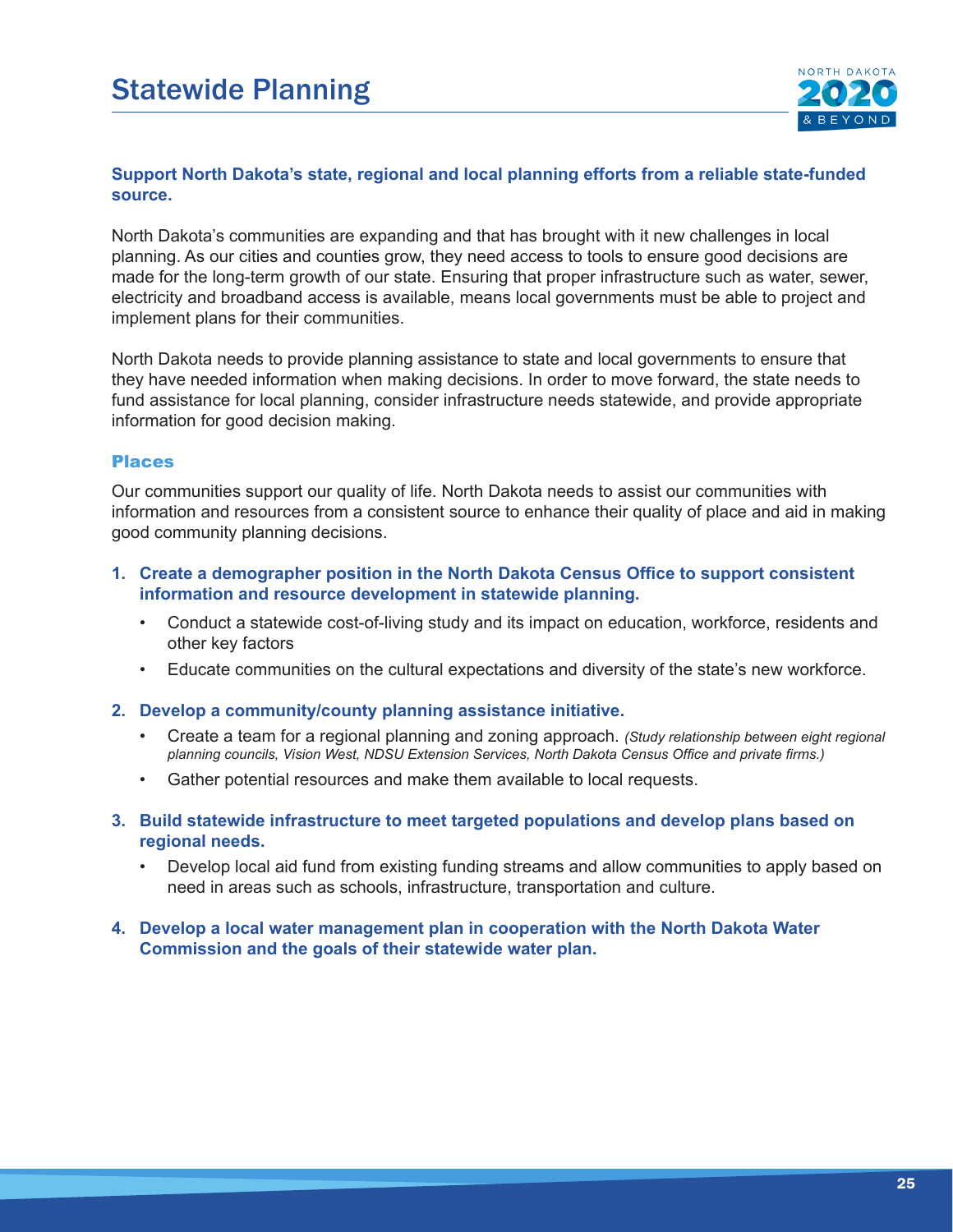

## **Grow technology infrastructure to ensure North Dakota is a model for connectivity.**

Our increasingly networked society demands access to high-speed broadband service, cellular coverage and 21<sup>st</sup> century technology. North Dakota must be a leader in this area to create and sustain high-value, job-creating economic opportunities, education growth and an enhanced quality of life.

Technology infrastructure plays a key role in the growth of North Dakota. Today, North Dakota is ranked 41<sup>st</sup> among the states for the share of households with at least 10 megabits (Mbs) of broadband availability. Yet, network speeds of up to 100 gigabits (Gbps) are now being planned in several statewide and city initiatives, which will give these places astonishing access to health care services, primary and secondary education, potential business growth and a host of other opportunities.

North Dakota must invest as other states have to expand the speed of its broadband network and seek out key technology partners such as Microsoft, Cisco, Google and others. In order to move forward, the state needs to develop a plan to enhance our technology infrastructure to ensure our citizens and businesses have high-speed access.

## **Opportunities**

To stay competitive, North Dakota needs to be a leader in statewide connectivity. Citizens, business and government all benefit from investments that help our state position itself as a leader in this area. We need to develop a statewide plan that will bring connectivity to our communities and enhance access for our businesses to keep us globally competitive.

#### **1. Develop a statewide technology plan that enhances infrastructure and connectivity.**

- Position state government and the Greater North Dakota Chamber in a leadership role in developing and rolling-out a plan statewide.
- Seek out partnerships with key stakeholders and technology leaders to develop a vision of connectivity that includes broadband, wi-fi and cellular coverage.
- Create investment and incentive models that could include private, state or tax credit opportunities.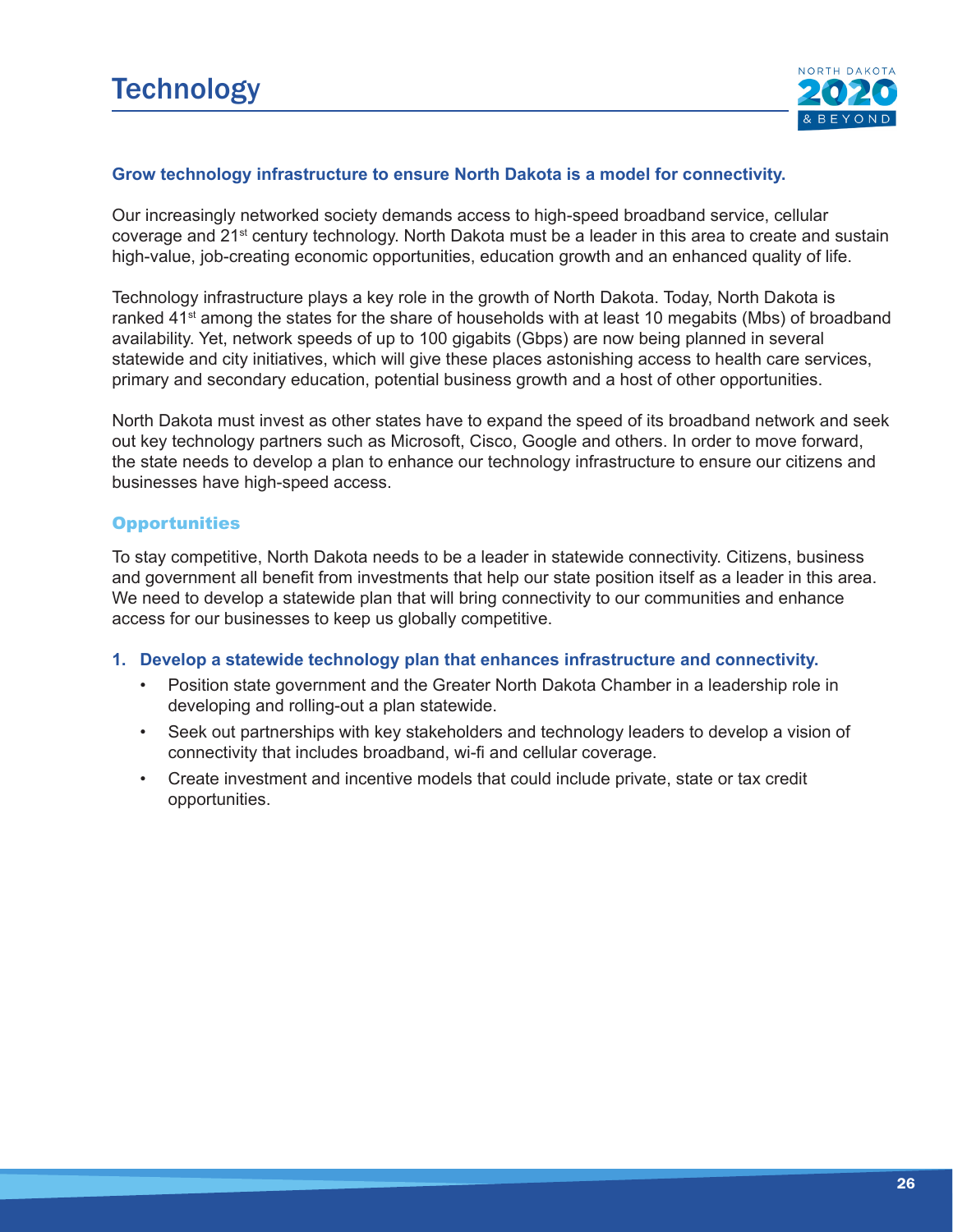

#### **Develop North Dakota's workforce to meet the needs of our changing economy.**

North Dakota's population centers are shifting, statewide industry make-up is evolving and the demand for workforce is growing statewide. We must begin to think differently about how we build and train our future workforce as new skill sets for high-demand occupations are identified.

Past workforce efforts created quadrants across the state designed to market and deliver needed training. It is time we re-examine this delivery method and look to offer education that goes beyond typical workforce training to meet new demands. We also need to increase our efforts to educate students on the career opportunities available in North Dakota, especially those occupations that require two-year degrees or certification.

Our cost of living has also made shifts and has put pressure on the need to increase the overall wage base. Many employers have concerns about attracting workers at higher than expected salary levels and retaining current staff. Our system needs to educate and address these issues to assure a quality and abundant workforce.

North Dakota needs to create workforce development and training initiatives that focus on creating world-class talent at every skill level for people at all stages of life. In order to move forward, the state needs to work with industry to develop partnerships to ensure we are generating a workforce that meets the needs of our changing economy.

## People

There is considerable evidence that the most effective workforce development and training programs are industry-driven and focused on building partnerships among stakeholders in workforce, education, industry and economic development. North Dakota needs to begin refocusing its efforts to ensure our workforce needs are fostered through our education and training systems, and that our students know of career path opportunities at an earlier age.

- **1. Establish a workforce training task force to explore long-term transformation of education and training delivery.**
	- Assist individuals with self employment training.
	- Educate counselors on high-demand occupations and two-year technical and certification programs.
	- Expand NDSU Extension Services offerings in family business and business succession planning.
	- Strengthen the statewide Young Professionals Networks.
	- Link the statewide apprentice program into the revamped workforce training model.
	- Adjust training offerings at Job Service North Dakota to fit changing workforce needs.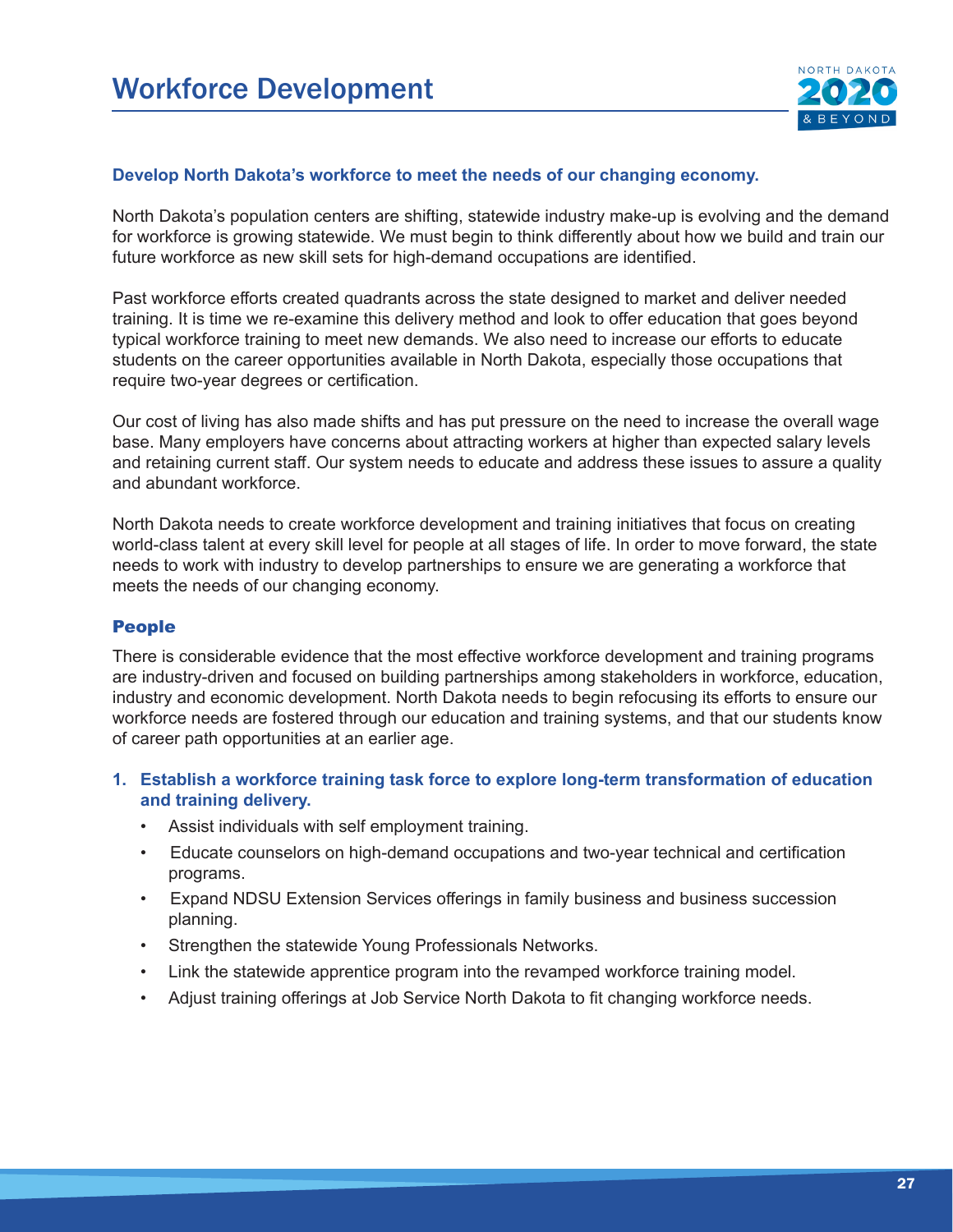- **2. Establish a collaborative program to educate business owners on the changing economy, its impact and how to respond.** *(See Statewide Planning – Recommendation #1)*
	- Work with established business education programs such as the Manufacturing Extension Partnership (MEP), NDSU Extension Service, the energy industry, local chambers, etc.
- **3. Develop a program to identify and match business transition opportunities.**
	- Work with the North Dakota Department of Commerce to develop a program and have it administered by local economic development groups.

#### **4. Develop a trailing spouse program.**

• Expand the relocation efforts of the North Dakota Department of Commerce to include assistance for trailing spouses and have it administered by local chambers.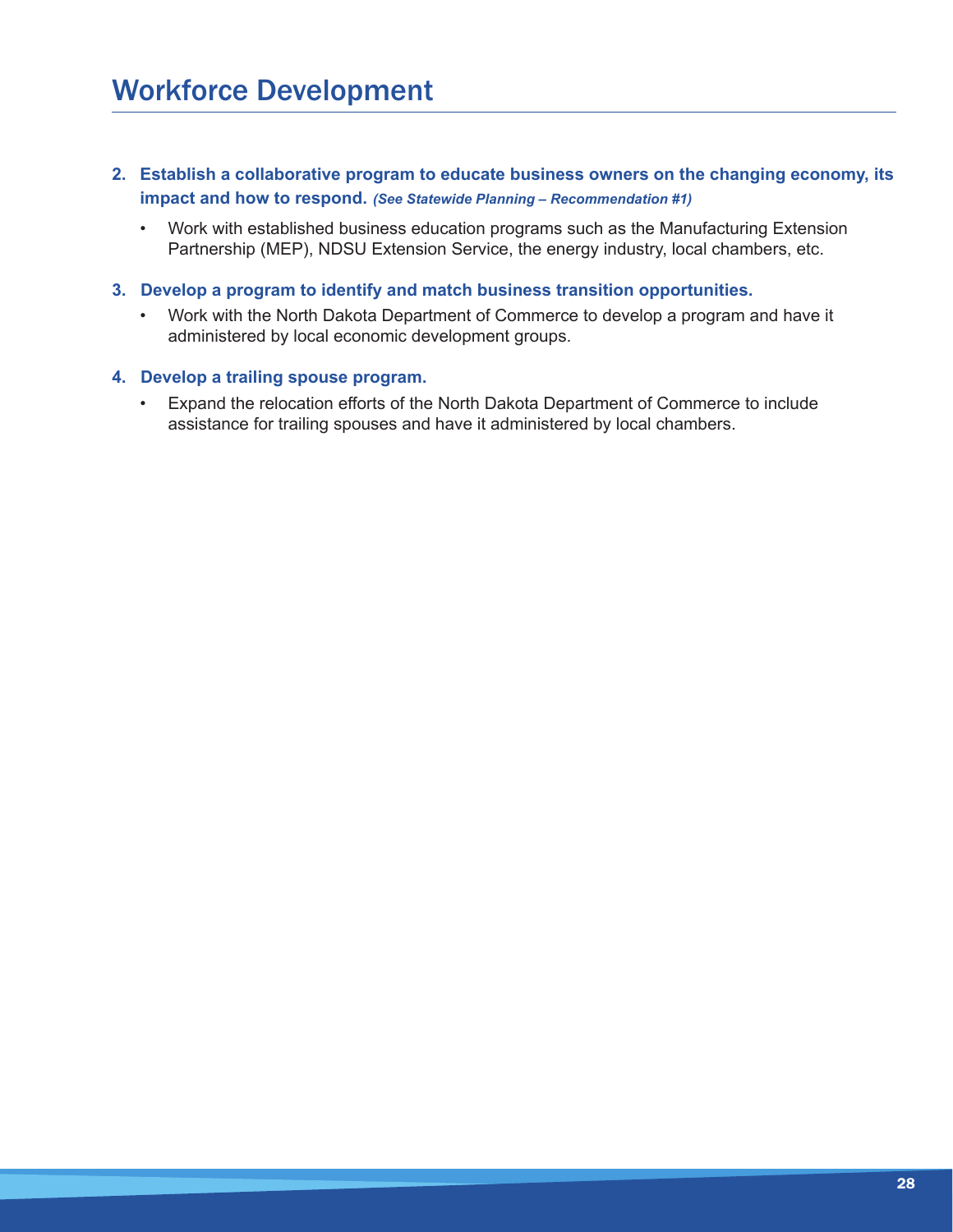

## **About North Dakota 2020 & Beyond.**

North Dakota 2020 & Beyond was formed to expand North Dakota's vision for the future. Governor Jack Dalrymple, the Greater North Dakota Chamber and the North Dakota Economic Development Foundation teamed up to lead the statewide development initiative. A steering committee and an advisory board, comprised of proven business leaders representing the state's eight regions, guided the process and developed this plan to capture ideas from across the state.

The steering committee delivered this report to the Governor, the North Dakota Economic Development Foundation and the North Dakota legislature in the winter of 2012 outlining its recommendations for furthering North Dakota's growth and enrichment. The process gathered ideas from citizens across North Dakota through community meetings and an online forum. Over 1,700 ideas were gathered and considered in the development of this report.

The recommendations found here are the collaborative effort of the steering committee's work to create possibilities from the ideas shared. They cover a variety of categories and will hopefully enhance North Dakota through the value of our people, the unique quality of our place, and the diverse opportunities that lie in our future.

#### **STEERING COMMITTEE MEMBERS**

**Bill Marcil Jr., Co-Chair** Forum Communications

**Kathy Neset, Co-Chair** Neset Consulting

**Karl Bollingberg** Alerus Financial

**Wally Goulet** National Information Solutions Cooperative **LeeAnn Johnston** Dairy Queen

**Kari Newman-Ness** Newman Signs

**David Reiten** Reiten Television

**Joseph Rothschiller** Steffes Corporation

**Senator Tony Grindberg Senator Lonnie Laffen Senator Mac Schneider Representative Ron Guggisberg Representative Scott Louser Representative Don Vigesaa**